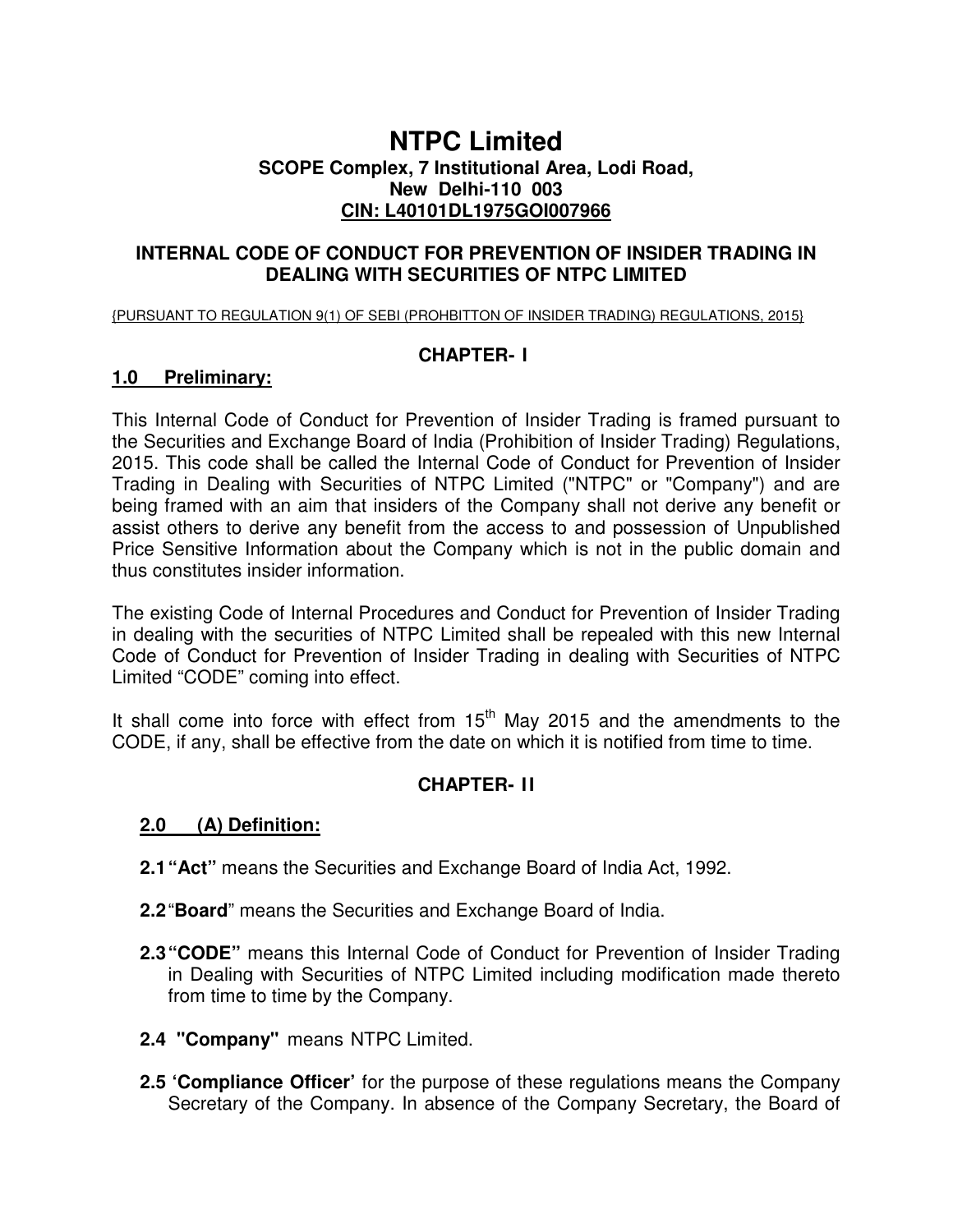Directors may authorize any other officer of the Company to discharge the duties of Compliance Officer under the regulations.

# **2.6 "Connected person"** means:-

- (i) any person who is or has during the six months prior to the concerned act been associated with the Company, directly or indirectly, in any capacity including by reason of frequent communication with its officers or by being in any contractual, fiduciary or employment relationship or by being a director, officer or an employee of the Company or holds any position including a professional or business relationship between himself and the Company whether temporary or permanent, that allows such person, directly or indirectly, access to unpublished price sensitive information or is reasonably expected to allow such access.
- (ii) Without prejudice to the generality of the foregoing, the persons falling within the following categories shall be deemed to be connected persons unless the contrary is established:-
	- (a) an immediate relative of connected persons specified in clause (i); or
	- (b) a holding company or associate company or subsidiary company; or
	- (c) an intermediary as specified in section 12 of the Act or an employee or director thereof; or
	- (d) an investment company, trustee company, asset management company or an employee or director thereof; or
	- (e) an official of a stock exchange or of clearing house or corporation; or
	- (f) a member of board of trustees of a mutual fund or a member of the board of directors of the asset management company of a mutual fund or is an employee thereof; or
	- (g) a member of the board of directors or an employee, of a public financial institution as defined in section 2 (72) of the Companies Act, 2013; or
	- (h) an official or an employee of a self-regulatory organization recognised or authorized by the Board; or
	- (i) a banker of the company; or
	- (j) a concern, firm, trust, Hindu undivided family, company or association of persons wherein a director of a company or his immediate relative or banker of the company, has more than ten per cent. of the holding or interest;

# **2.7 "Designated Employees"** shall include:

- i) All Directors;
- ii) Other executives at the level of E-8 i.e. General Manager or above;
- iii) Official as mentioned below which might have access to unpublished price sensitive information as defined in CODE: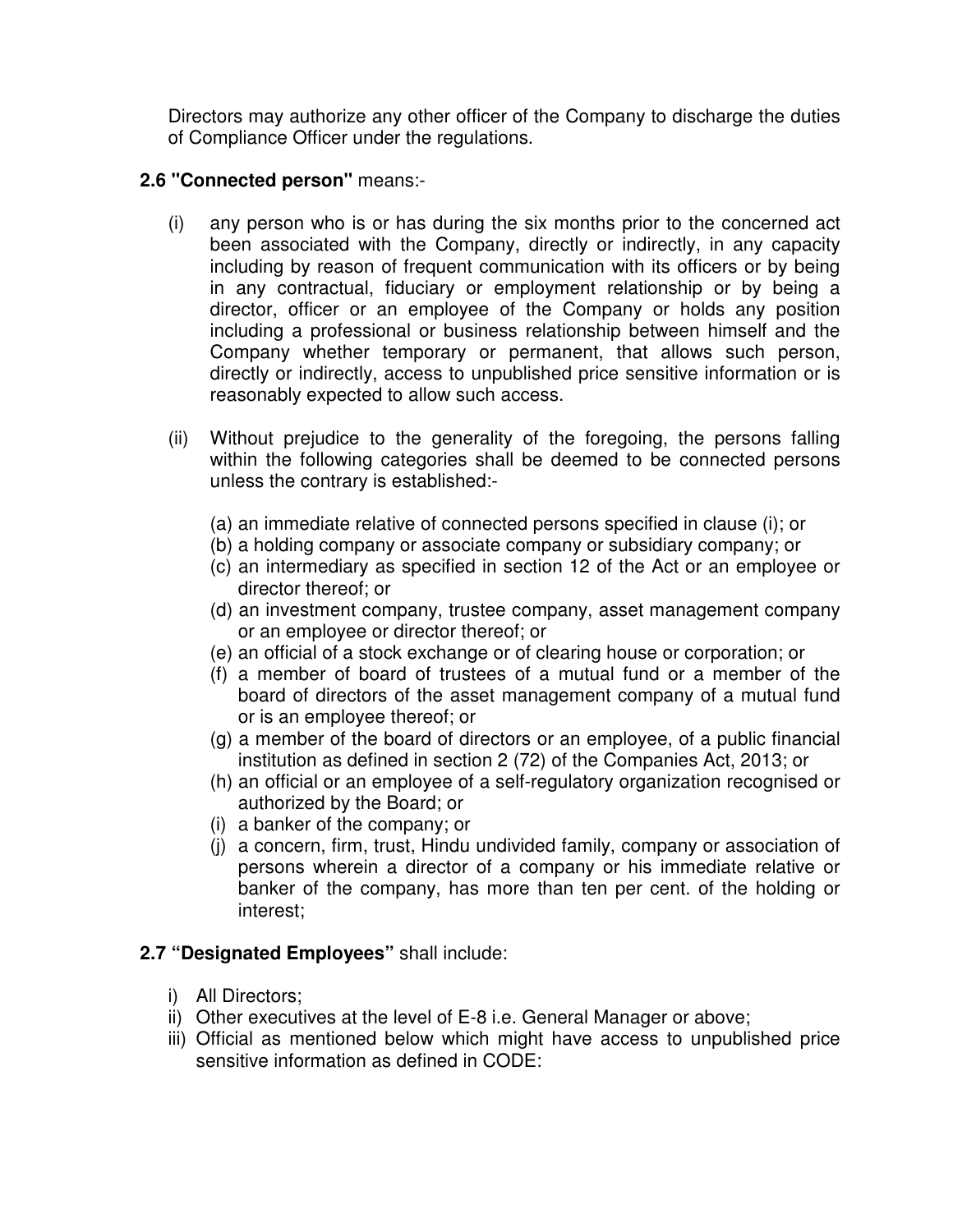- a. All executives trading in Company Secretariat, Investor Service Department, Finance-Commercial, ERP-Finance, Corporate Accounts, Corporate Taxation and STAs to all functional Directors and Executive trading in CMD Secretariat.
- b. All executives at E-7 and above level trading in following Departments at Corporate Center :
	- i. Corporate Planning
	- ii. Business Development
	- iii. Corporate Communication
- iv) Such other employees of the Company including employees deputed on secondment basis to subsidiary companies or associate companies that may be notified by the Compliance Officer from time to time with the approval of the Director (Finance).

## **2.8 "Designated Persons"** shall include:

- (i) Connected Persons
- (ii) Designated Employees

**2.9** "**Generally available information"** means information that is accessible to the public on a non-discriminatory basis.

**NOTE**: It is intended to define what constitutes generally available information so that it is easier to crystallize and appreciate what unpublished price sensitive information is. Information published on the website of a stock exchange, would ordinarily be considered generally available.

**2.10"Immediate Relative"** shall mean a spouse of a person and includes parent, sibling and child of such person or of the spouse, any of whom is either dependent financially on such person or consults such person in taking decisions relating to trading in securities.

### **2.11 "Insider"** means any person who is:

- i) a Designated Person; or
- ii) in possession of or having access to unpublished price sensitive information.
- **2.12 "Key managerial personnel"** (KMP), in relation to the Company, means
	- i) The Chairman & Managing Director;
	- ii) The Whole-Time Director;
	- iii) the Chief Executive Officer;
	- iv) the Company Secretary;
	- v) Such other officer as may be prescribed under the Companies Act, 2013.
- **2.13 'Regulations'** means the Securities and Exchange Board of India (Prohibition of Insider Trading) Regulations, 2015 and any amendment thereof.
- **2.14 'Reporting Officer'** means person to whom Compliance Officer reports.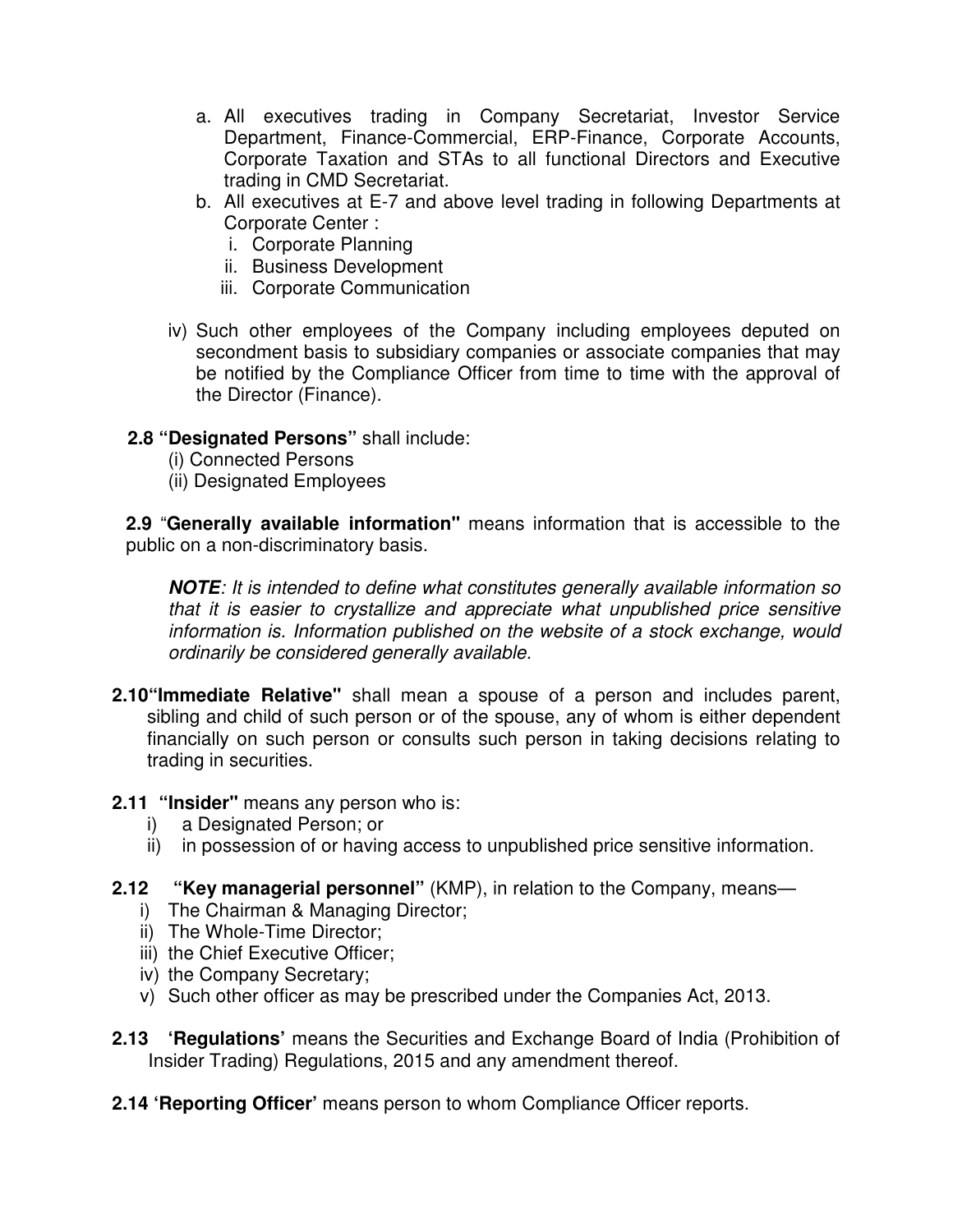**2.15 "Securities"** includes the following Securities issued by the Company from timeto-time:

- (i) shares, scrips, bonds, debentures, debenture stock or other marketable Securities of a like nature,
- (ii) futures, options, derivatives or hybrids in relation to shares of the Company,
- (iii) such other instruments recognized as Securities.
- **2.16 "Trading"** means and includes subscribing, buying, selling, dealing, or agreeing to subscribe, buy, sell, deal in any securities, and "trade" shall be construed accordingly.
- **2.17 "Trading day"** means a day on which the recognized stock exchanges are open for trading.
- **2.18 "Unpublished price sensitive information"** means any information, relating to the Company or its securities, directly or indirectly, that is not generally available which upon becoming generally available, is likely to materially affect the price of the securities and shall, ordinarily including but not restricted to, information relating to the following:
	- i) financial results;
	- ii) dividends;
	- iii) change in capital structure;
	- iv) mergers, de-mergers, acquisitions, delisting, disposals and expansion of Business and such other transactions;
	- v) changes in key managerial personnel; and
	- vi) Material events in accordance with the listing agreement.

# **(B) Interpretation:**

- (i) All terms used in this CODE but not defined herein shall have the meanings assigned to them under the Regulation, Acts or the Companies Act, 2013 as the case may be.
- (ii) Words importing the singular number shall include the plural and vice versa.
- (iii) References to one gender shall include all genders.
- (iv) The index hereto and headings herein shall not affect the construction of this CODE.
- (v) Reference herein to any enactment shall be deemed to include reference to such enactment as re-enacted, amended or extended.
- (vi) Any phrase introduced by the terms "including", "include" or any similar expression shall be construed as illustrative and shall not limit the sense of the words preceding those terms.
- (vii) The Appendix and Forms are an integral and inseparable part of this CODE.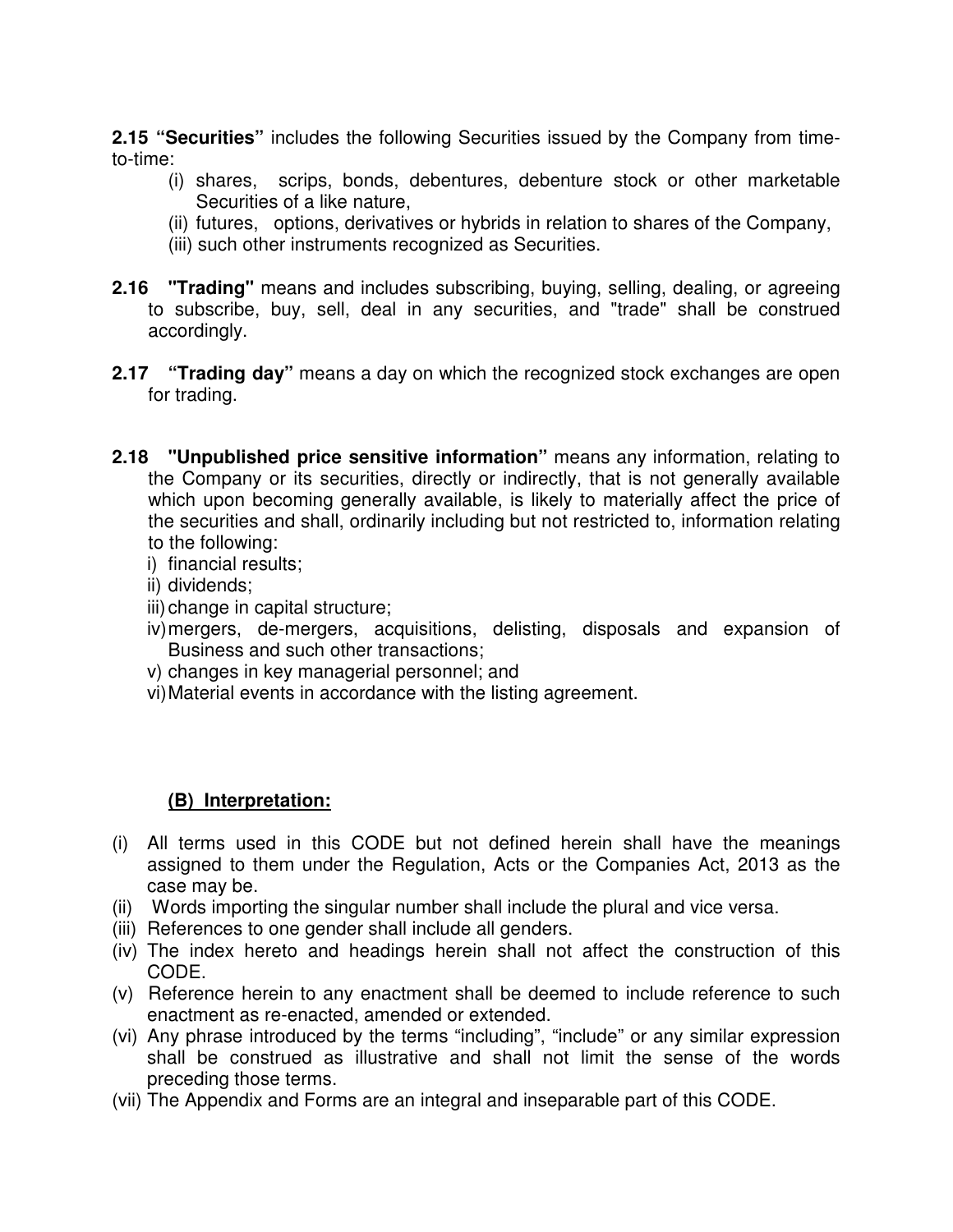# **CHAPTER- III**

# **3.0 Restriction on Communication and trading by insiders**

## **3.1 Communication or procurement of unpublished price sensitive information**

- (i) No insider shall communicate, provide, or allow access to any unpublished price sensitive information, relating to the Company or securities listed or proposed to be listed, to any person including other insiders except where such communication is in furtherance of legitimate purposes, performance of duties or discharge of legal obligations.
- (ii) No person shall procure from or cause the communication by any insider of unpublished price sensitive information, relating to the Company or securities listed or proposed to be listed, except in furtherance of legitimate purposes, performance of duties or discharge of legal obligations.

## **3.2 Trading when in possession of unpublished price sensitive information**

- (i) Subject to the provisions of SEBI (Prohibition of Insider Trading) Regulations, 2015, no insider shall either on his own behalf or on behalf of any other person, trade in securities of the Company that are listed or proposed to be listed on any stock exchange when in possession of any unpublished price sensitive information.
- (ii) The onus of establishing that they were not in possession of unpublished price sensitive information shall be on the Connected Person.

# **3.3 TRADING PLANS**

- **3.3.1** An insider shall be entitled to formulate a trading plan and present it to the Compliance Officer for approval and public disclosure, pursuant to which trades may be carried out on his behalf in accordance with such plan.
- **3.3.2** Such trading plan shall:
	- (i) not entail commencement of trading on behalf of the insider earlier than six months from the public disclosure of the plan;
	- (ii) not entail trading for the period between the twentieth trading day prior to the last day of any financial period for which results are required to be announced by the issuer of the securities and the second trading day after the disclosure of such financial results;
	- (iii) entail trading for a period of not less than twelve months;
	- (iv) not entail overlap of any period for which another trading plan is already in existence;
	- (v) set out either the value of trades to be effected or the number of securities to be traded along with the nature of the trade and the intervals at, or dates on which such trades shall be effected; and
	- (vi) not entail trading in securities for market abuse.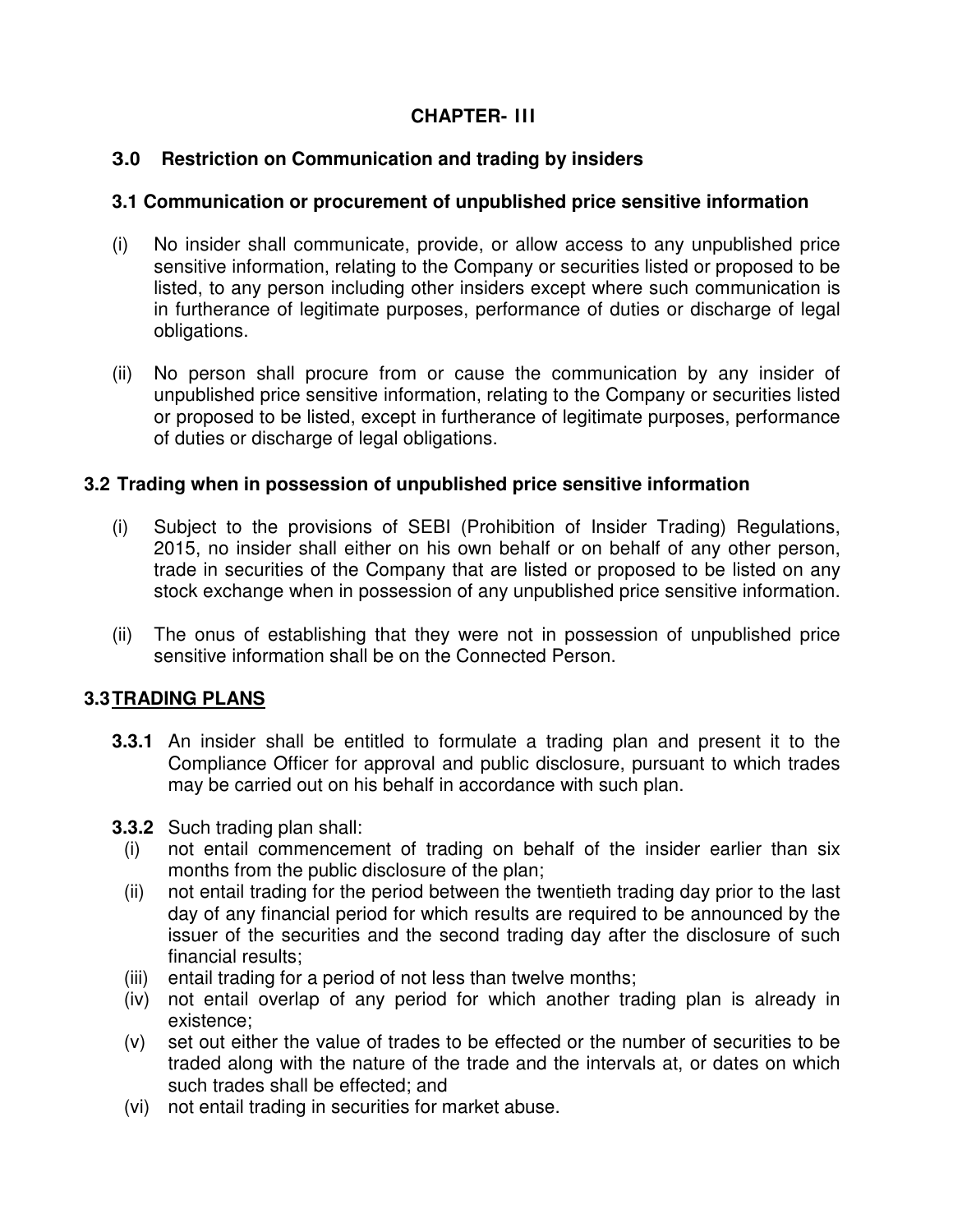- (vii) Application for Trading Plan shall be given in **Form I**.
- **3.3.3** The Compliance Officer shall review the trading plan to assess whether the plan would have any potential for violation of these regulations and shall be entitled to seek such express undertakings as may be necessary to enable such assessment and to approve and monitor the implementation of the plan.
- **3.3.4** The trading plan once approved shall be irrevocable and the insider shall mandatorily have to implement the plan, without being entitled to either deviate from it or to execute any trade in the securities outside the scope of the trading plan.

Provided that the implementation of the trading plan shall not be commenced if any unpublished price sensitive information in possession of the insider at the time of formulation of the plan has not become generally available at the time of the commencement of implementation and in such event the Compliance Officer shall confirm that the commencement ought to be deferred until such unpublished price sensitive information becomes generally available information so as to avoid a violation of clause 3.2 (i) above.

- **3.3.5** Upon approval of the trading plan, the Compliance Officer shall notify the plan to the stock exchanges on which the securities are listed.
- **3.3.6** Letter of intimation of approval of Trading plan is at **Form II**.
- **3.3.7** Such Insider is required to intimate the Compliance Officer regarding execution of trading plan within two trading days of each transaction intimated under the trading plan as per proforma provided in **Form III**.
- **3.3.8** The Compliance Officer shall maintain a register of trading plan of securities by the Insiders and notification to Stock as given in **REG-I.**

### **3.4 TRADING WINDOW**

**3.4.1** No Designated Person and their immediate relative shall trade securities of the Company when the "Trading Window" is closed. The Trading Window shall be closed in the following events:

| S.<br>No. | <b>Events/Particulars</b>                            | <b>Restricted Period</b>                                            |                                               |  |  |  |  |
|-----------|------------------------------------------------------|---------------------------------------------------------------------|-----------------------------------------------|--|--|--|--|
|           |                                                      | <b>From</b>                                                         | То                                            |  |  |  |  |
|           |                                                      | פ                                                                   |                                               |  |  |  |  |
|           | Declaration of financial<br>results of first quarter | 20 <sup>th</sup><br>July<br>or<br>other date as may be   Compliance | such   To be notified<br>the<br>b٧<br>Officer |  |  |  |  |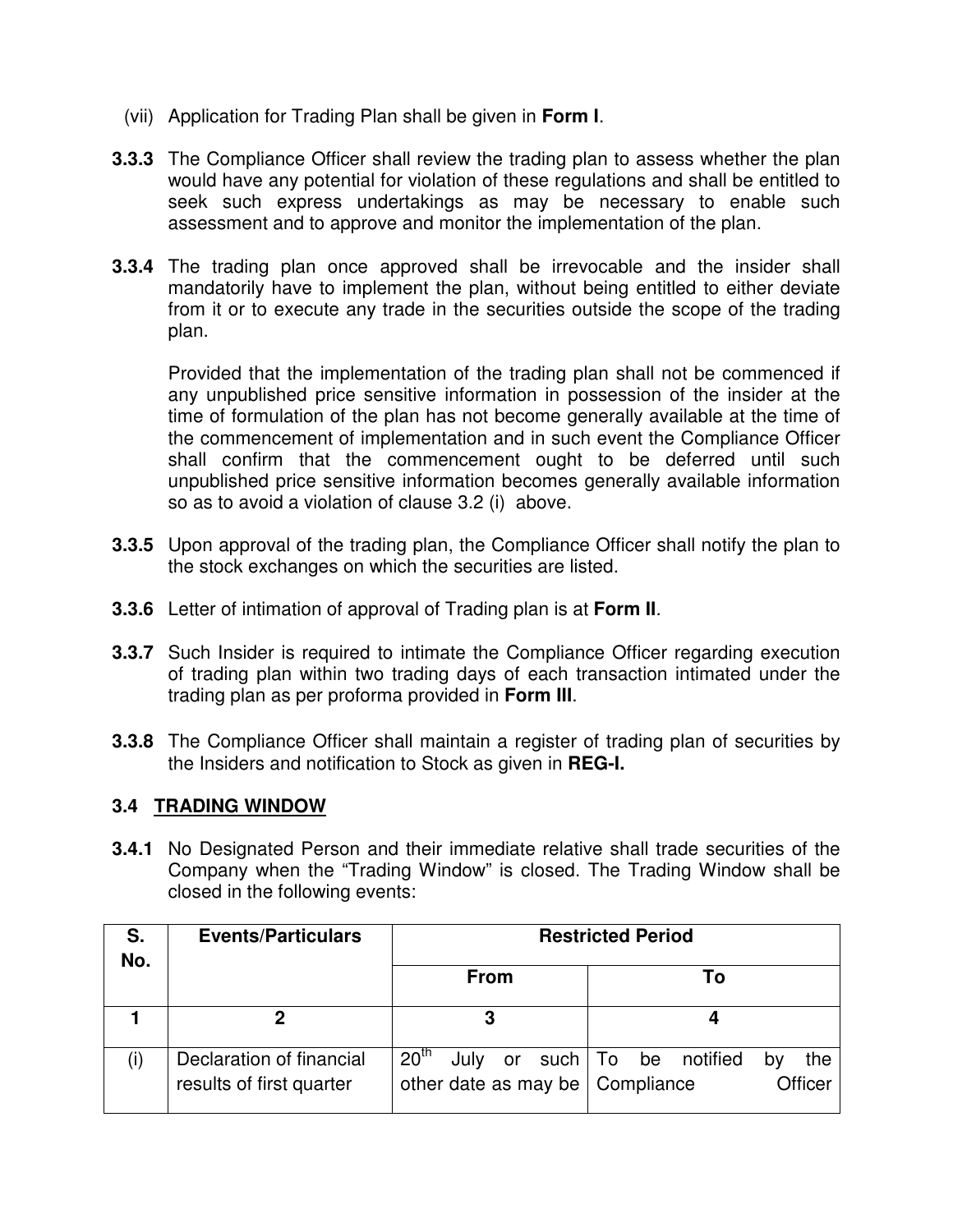| S.<br>No. | <b>Events/Particulars</b>                                                                       | <b>Restricted Period</b>                                                                                                                                                 |                                                                                                                          |  |  |  |
|-----------|-------------------------------------------------------------------------------------------------|--------------------------------------------------------------------------------------------------------------------------------------------------------------------------|--------------------------------------------------------------------------------------------------------------------------|--|--|--|
|           |                                                                                                 | <b>From</b>                                                                                                                                                              | To                                                                                                                       |  |  |  |
| 1         | $\overline{2}$                                                                                  | 3                                                                                                                                                                        | $\overline{\mathbf{4}}$                                                                                                  |  |  |  |
|           |                                                                                                 | notified                                                                                                                                                                 | depending upon the date of<br>the Board Meeting                                                                          |  |  |  |
| (ii)      | <b>Declaration of Half-</b><br>yearly financial results                                         | 20 <sup>th</sup> October or such<br>other date as may be<br>notified                                                                                                     | To<br>be<br>notified<br>by<br>the<br>Officer<br>Compliance<br>depending upon the date of<br>the Board Meeting            |  |  |  |
| (iii)     | Declaration of financial<br>results of third quarter                                            | 20 <sup>th</sup> January or such<br>other date as may be<br>notified                                                                                                     | To<br>be<br>notified<br>the<br>by<br>Officer<br>Compliance<br>depending upon the date of<br>the Board Meeting            |  |  |  |
| (iv)      | <b>Declaration of Annual</b><br>audited financial results                                       | 20 <sup>th</sup><br>May<br>such<br>or<br>other date as may be<br>notified                                                                                                | To<br>be<br>notified<br>the<br>by<br>Officer<br>Compliance<br>depending upon the date of<br>the Board Meeting            |  |  |  |
| (v)       | Intended declaration of<br>interim dividend                                                     | Date<br>be<br>as<br>may<br>notified<br>by<br>the<br>Compliance<br>Officer<br>depending upon the<br>date of the<br><b>Board</b><br>Meeting                                | notified<br>To<br>be<br>the<br>by<br>Officer<br>Compliance<br>depending upon the date of<br>the Board Meeting            |  |  |  |
| (vi)      | Intended<br>recommendation of final<br>dividend                                                 | $20^{\text{th}}$<br>May<br>such<br>or<br>other date as may be<br>notified<br>by<br>the<br>Compliance<br>Officer<br>depending upon the<br>date of the<br>Board<br>Meeting | notified<br>the<br>To<br>be<br>by<br>Compliance<br>Officer<br>depending upon the date of<br>the Board Meeting            |  |  |  |
| (vii)     | <b>Securities</b><br><b>Issue</b><br>οf<br>(public/right/bonus)<br>or<br>buy-back of Securities | Shall be notified by<br>the<br>Compliance<br>Officer as and when<br>the proposal is put up<br>to the Board with the                                                      | Shall be<br>notified<br>by the<br>Compliance Officer as and<br>when<br>the<br>proposal<br>is<br>approved by the Board of |  |  |  |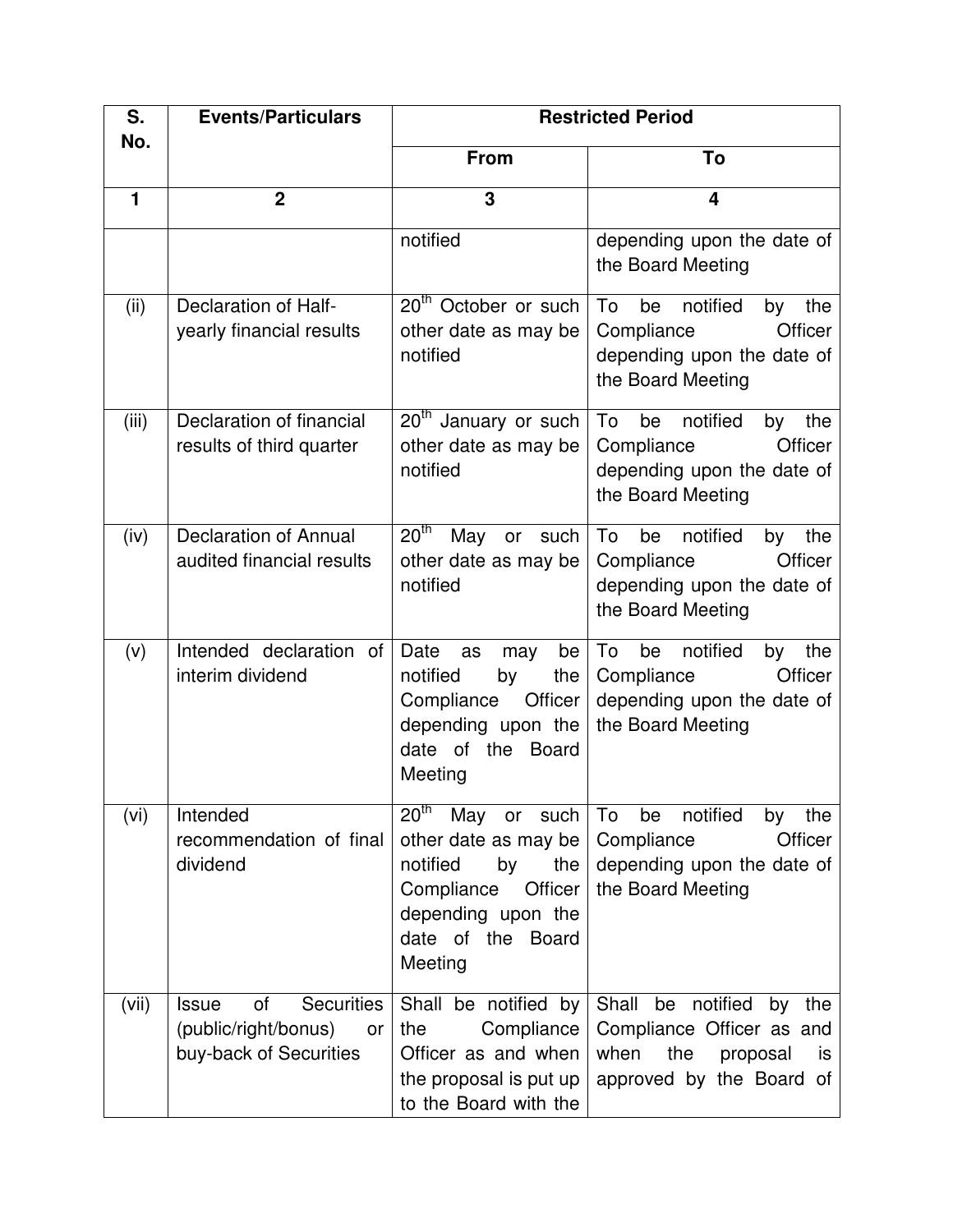| S.<br>No. | <b>Events/Particulars</b>                                                                       | <b>Restricted Period</b>                                                                                                                                                 |                                                                                                                                                    |  |  |  |  |
|-----------|-------------------------------------------------------------------------------------------------|--------------------------------------------------------------------------------------------------------------------------------------------------------------------------|----------------------------------------------------------------------------------------------------------------------------------------------------|--|--|--|--|
|           |                                                                                                 | <b>From</b>                                                                                                                                                              | To                                                                                                                                                 |  |  |  |  |
| 1         | $\overline{2}$                                                                                  | 3                                                                                                                                                                        | $\overline{\mathbf{4}}$                                                                                                                            |  |  |  |  |
|           |                                                                                                 | <b>of</b><br>approval<br>the<br><b>Reporting Officer</b>                                                                                                                 | <b>Directors</b>                                                                                                                                   |  |  |  |  |
| (viii)    | Amalgamation, mergers<br>or takeover                                                            | Shall be notified by<br>Compliance<br>the<br>Officer as and when<br>the proposal is put up<br>to the Board with the<br>of<br>the<br>approval<br><b>Reporting Officer</b> | Shall be notified by the<br>Compliance Officer as and<br>when<br>the<br>proposal<br>is<br>approved by the Board of<br><b>Directors</b>             |  |  |  |  |
| (ix)      | Disposal of the whole or<br>a substantial part of the<br>undertaking                            | Shall be notified by<br>Compliance<br>the<br>Officer as and when<br>the proposal is put up<br>to the Board with the<br>approval<br>of<br>the<br><b>Reporting Officer</b> | Shall<br>be notified<br>by<br>the<br>Compliance Officer as and<br>when<br>the<br>proposal<br>is<br>approved by the Board of<br><b>Directors</b>    |  |  |  |  |
| (x)       | Any significant changes<br>policies,<br>plans<br>or<br>in<br>operations<br>of<br>the<br>Company | Shall be notified by<br>the<br>Compliance<br>Officer as and when<br>the proposal is put up<br>to the Board with the<br>approval<br>Οf<br>the<br><b>Reporting Officer</b> | Shall<br>be notified<br>by<br>the<br>Compliance Officer as and<br>when<br>the<br>proposal<br>is<br>approved by the Board of<br><b>Directors</b>    |  |  |  |  |
| (xi)      | Any change in status of<br>the Company                                                          | Shall be notified by<br>Compliance<br>the<br>Officer as and when<br>the proposal is put up<br>to the Board with the<br>of<br>approval<br>the<br><b>Reporting Officer</b> | Shall<br>notified<br>be<br>by<br>the<br>Compliance Officer as and<br>the<br>when<br>proposal<br>is<br>approved by the Board of<br><b>Directors</b> |  |  |  |  |
| (xii)     | Any other event as may<br>notified<br>the<br>by<br>be                                           | Shall be notified by<br>the<br>Compliance                                                                                                                                | Shall be notified<br>by the<br>Compliance Officer as and                                                                                           |  |  |  |  |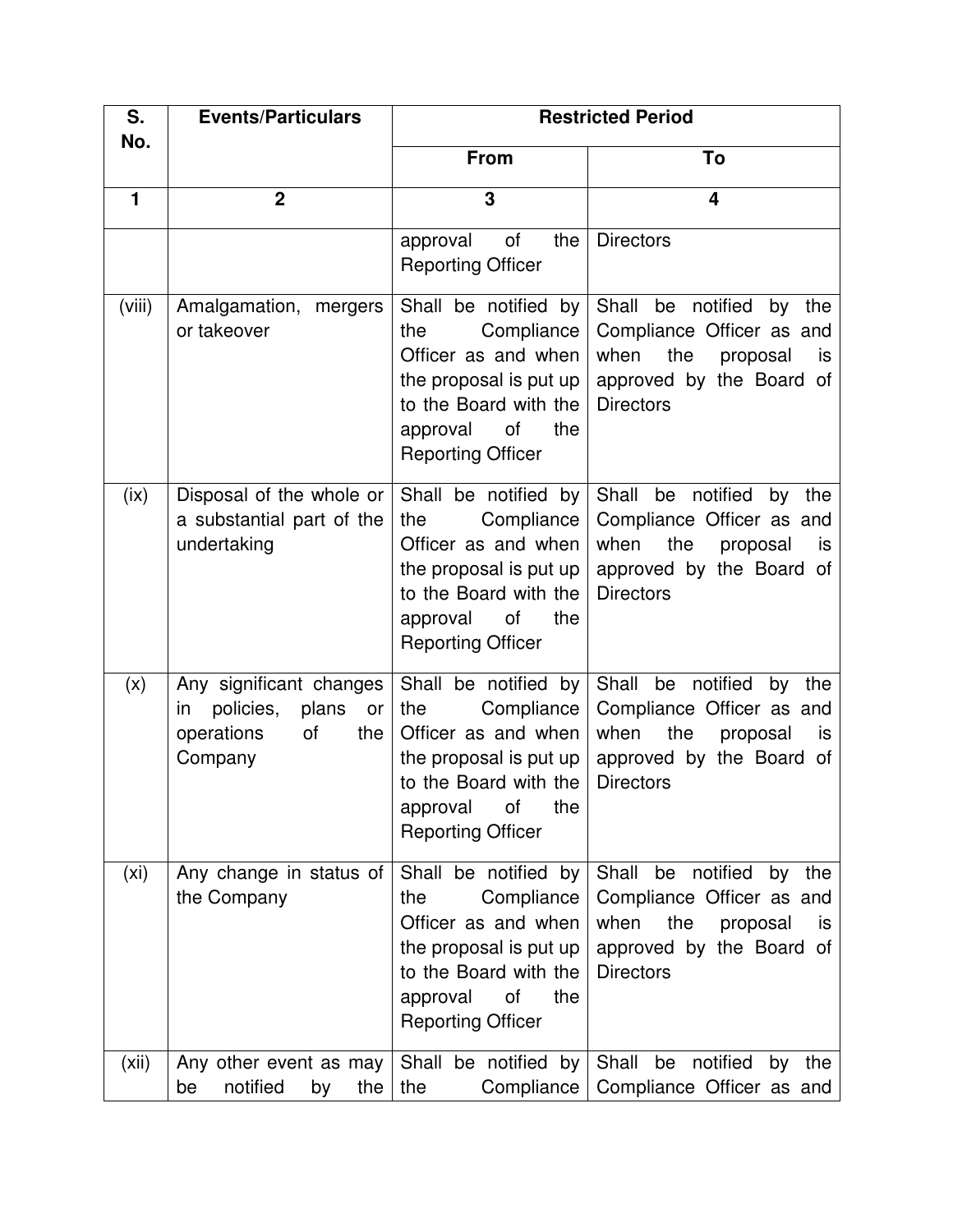| S.<br>No. | <b>Events/Particulars</b>                             | <b>Restricted Period</b>                                                            |                                                                                           |  |  |  |  |
|-----------|-------------------------------------------------------|-------------------------------------------------------------------------------------|-------------------------------------------------------------------------------------------|--|--|--|--|
|           |                                                       | <b>From</b>                                                                         | To                                                                                        |  |  |  |  |
|           | 2                                                     | 3                                                                                   |                                                                                           |  |  |  |  |
|           | Company from time to   Officer as and when  <br>time. | to the Board with the   Directors<br>the<br>approval of<br><b>Reporting Officer</b> | the<br>when<br>is.<br>proposal<br>the proposal is put up $\vert$ approved by the Board of |  |  |  |  |

**Explanation: The trading window shall be opened 48 hours after the "unpublished price sensitive information", becomes generally available.** 

- **3.4.2** The remaining days of a year other than the days mentioned under para 3.4.1 above shall be called **"Valid Trading Window".**
- **3.4.3** All Designated Persons shall conduct their dealings in the securities of the Company only in the "Valid Trading Window" period as mentioned above at clause 3.4.2 and shall not enter into **"Contra Trade"** i.e. opposite or reverse transactions, in the securities of the Company during the next six months following the prior transaction. The Compliance Officer is empowered to grant relaxation from strict application of such restriction for reasons to be recorded in writing provided that such relaxation does not violate these regulations. Should a contra trade be executed, inadvertently or otherwise, in violation of such a restriction, the profits from such trade shall be liable to be disgorged for remittance to the Board for credit to the Investor Protection and Education Fund administered by the Board under the Act.
- **3.4.4** The Compliance Officer shall maintain a register of the periods of "Closed Trading Window", wherein he shall record the date of closure and opening of the trading window and the purpose for which trading window is closed. A Proforma of the register of periods of closure of Trading Window is given in **REG-II.**

# **3.5 PRE-CLEARANCE OF TRADES**

- **3.5.1** A Designated Person, who intend to trade in the securities of the Company above the minimum threshold limit of 8,000 equity shares to be traded in a single transaction or 25,000 equity shares to be traded in series of transactions within one week, shall obtain pre-clearance of the transaction as per the predealing procedure as described hereunder.
- **3.5.2** Application for pre-clearance shall be made only during valid trading period in **Form IV.** Application submitted during closure of trading window shall be invalid.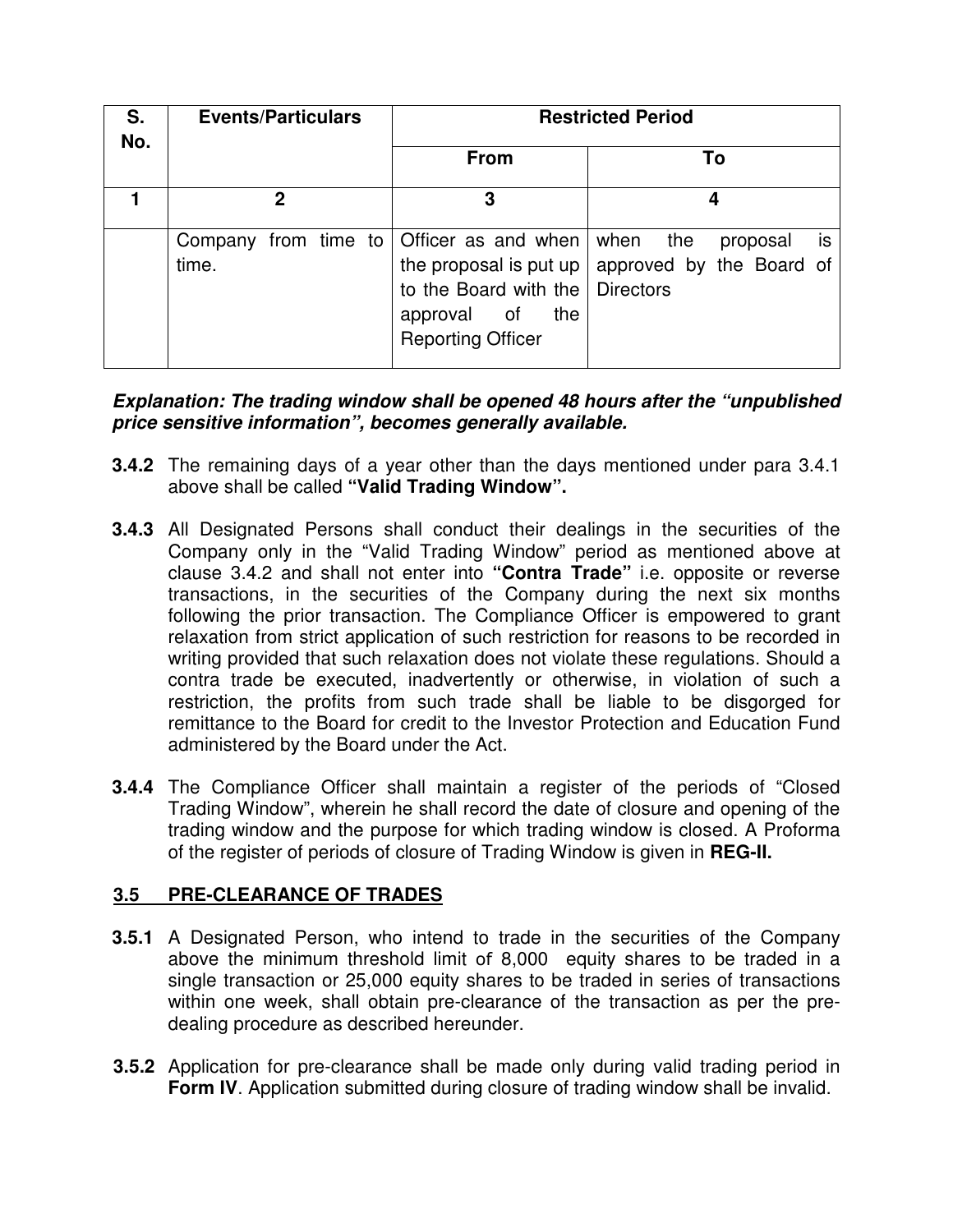- **3.5.3** No Designated Person shall apply for pre-clearance of any proposed trade, if such Designated Person is in possession of unpublished price sensitive information even if the trading window is not closed.
- **3.5.4** A Designated Person shall make a pre-clearance application to the Compliance Officer in the prescribed format along with an undertaking stating that the insider has not contravened the provision of this CODE.
- **3.5.5** Letter of intimation of pre clearance is at **Form II**.
- **3.5.6** Immediately on receipt of the pre-clearance application, the date and time of the receipt of the same shall be recorded thereon. The Compliance Officer shall process the pre-clearance applications and if the pre-clearance application is in accordance and in compliance with the provisions of this CODE, the Compliance Officer shall endeavor to communicate the pre-clearance immediately but not later than 48 hours from the time of receiving the application. In the absence of the Compliance Officer, the officer authorized by the Compliance Officer shall give the pre-clearance.
- **3.5.7** The Compliance Officer shall maintain a register of pre-clearance of securities by the Designated Person as given in **REG-III.**
- **3.5.8** The Designated Person shall, within seven trading days, execute the trade after the pre-clearance. If the trade is not executed within seven trading days after the pre-clearance is given, the Designated Person shall obtain fresh pre-clearance. Such Designated Person is required to intimate the Compliance Officer regarding execution/ non execution of pre approved transaction within two trading days as per proforma provided in **Form III**

# **CHAPTER- IV**

# **4.0 Disclosure of Trading by Insiders**

# **4.1 Initial Disclosures:**

Every Promoter, Key Managerial Personnel and Director of the Company and any other person for whom such person takes trading decisions shall disclose his holding of securities of the Company as on the date of these regulations taking effect i.e.  $15<sup>th</sup>$  May 2015, within 30 days in **Form A**;

Every person on appointment as a Key Managerial Personnel or a Director of the Company or Designated Employee or upon becoming a Promoter shall disclose his holding of securities of the Company and any other person for whom such person takes trading decisions as on the date of appointment or becoming a promoter, to the Company within seven days of such appointment or becoming a Promoter in **Form B.**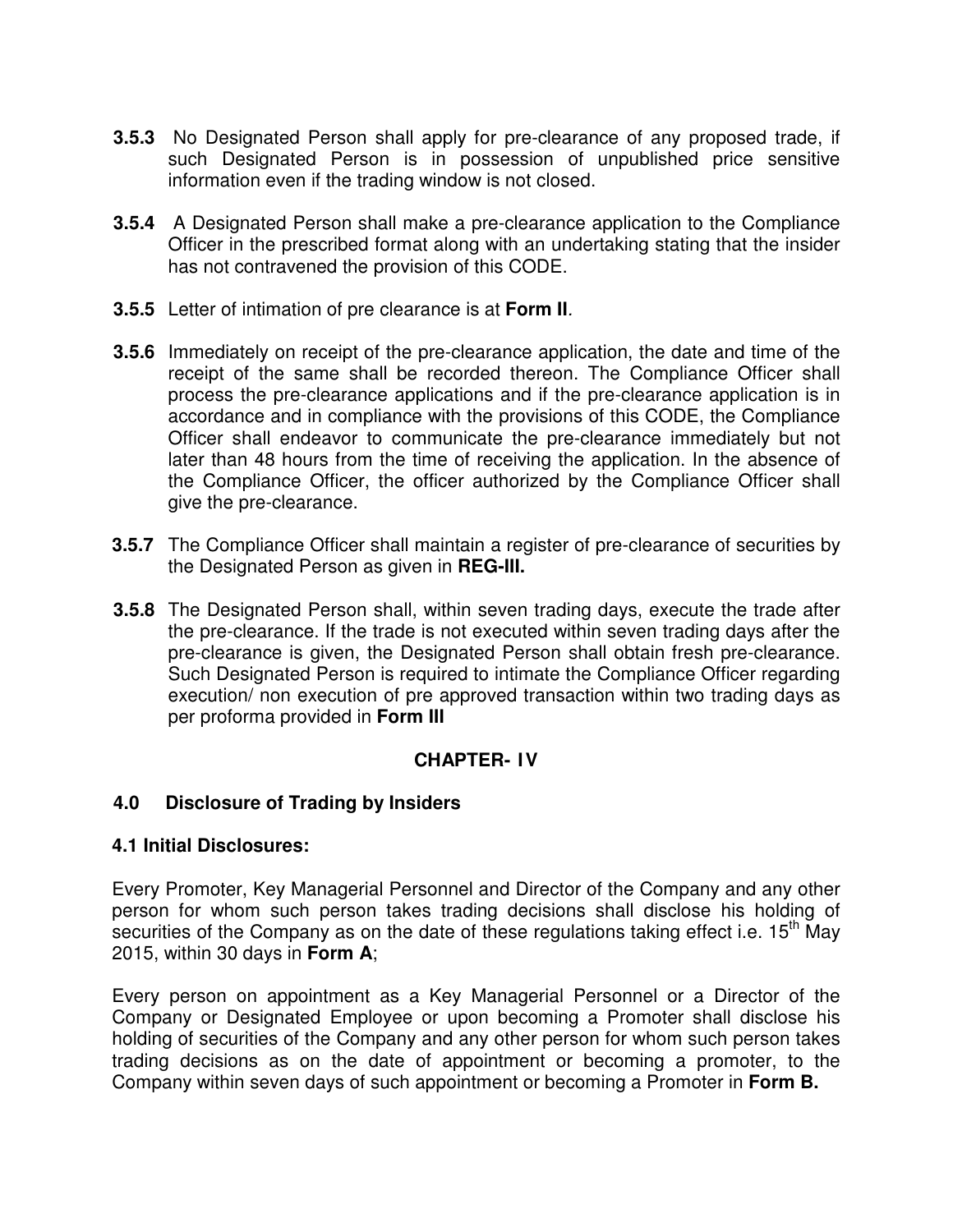# **4.2 Continual Dsclosures**:

Every Promoter, Designated Employee and director of Company and any other person for whom such person takes trading decisions shall disclose to the Company the number of such securities acquired or disposed of within two trading days of such transaction if the value of the securities traded, whether in one transaction or a series of transactions over any calendar quarter, aggregates to a traded value in excess of ten lakh rupees or such other value as may be specified by the Compliance Officer from time to time in **Form C.**

Compliance Officer will notify the particulars of such trading to the stock exchange on which the securities are listed within two trading days of receipt of the disclosure or from becoming aware of such information.

# **4.3 Annual Disclosures:**

Every Promoter, Designated Employee and director of the Company and any other person for whom such person takes trading decisions be required to give annual disclosure within 30 days from the end of Financial year in the prescribed **Form E.**

### **Explanation: It is clarified for the avoidance of doubts that the disclosure of the incremental transactions after any disclosure under this clause, shall be made when the transactions effected after the prior disclosure cross the threshold specified above.**

**4.4 Disclosure by other connected person:** The other connected person or class of connected persons may require to make disclosures of holdings and trading in securities of the Company in **Form D** and at such frequency as may be determined by the Compliance Officer with the approval of the Director (Finance), from time to time.

# **CHAPTER- V**

### **5.0 Miscellaneous:**

**5.1** The Compliance Officer shall be responsible for:

- (i) Compliance of policies, procedures, maintenance of records, monitoring adherence to the rules for the preservation of unpublished price sensitive information, monitoring of trades and the implementation of the CODE under the overall supervision of the Board of Directors of the Company.
- (ii) Putting up a report to the Board of Directors at the end of the Financial Year and to the Audit Committee after each quarter regarding the compliance of the CODE. The details to be maintained in register as per Form XI and Form XII for disclosure of shareholding by all the KMP/ Directors/ Designated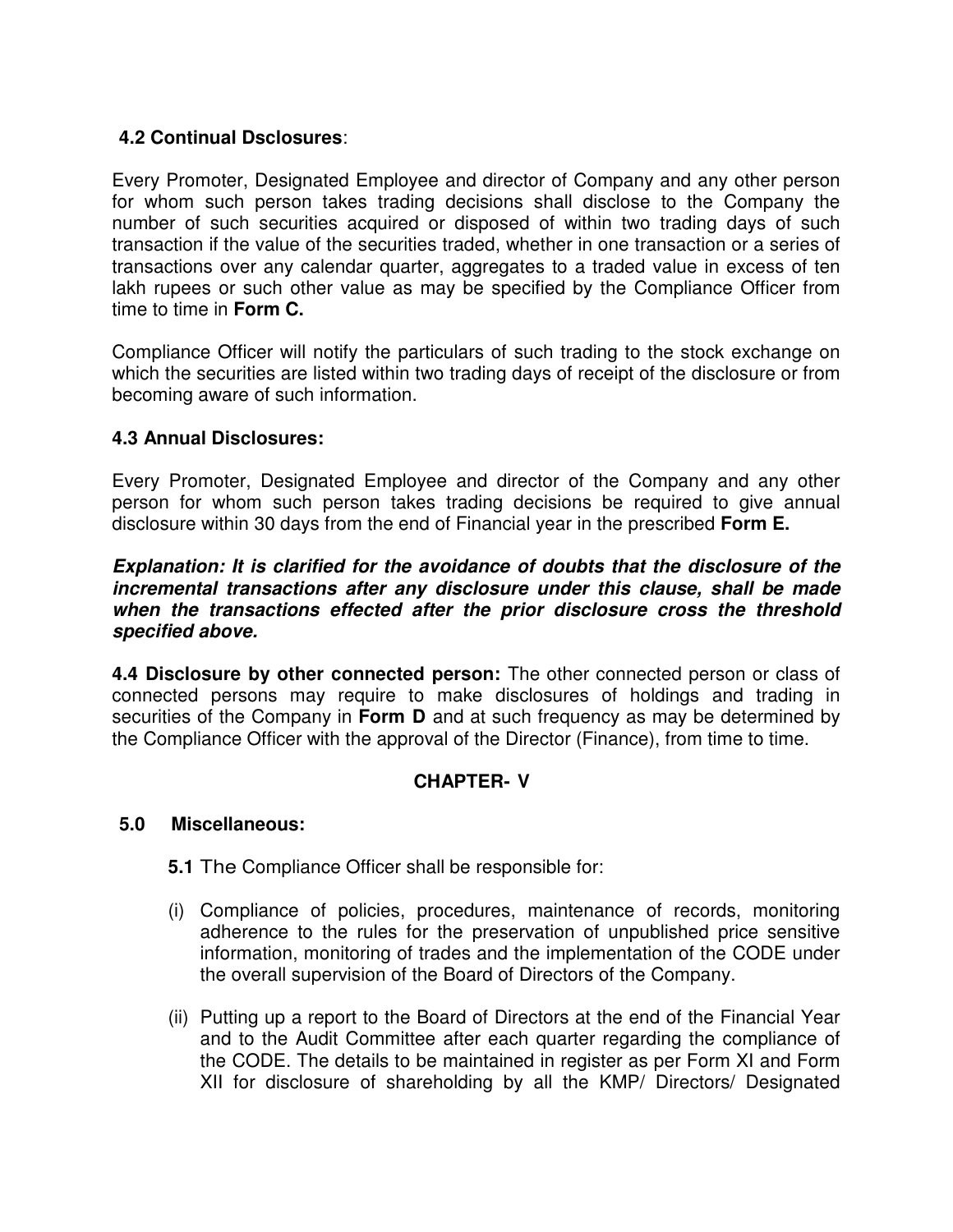Employee and any other person for whom such person takes trading decisions.

(iii) Maintenance of records of disclosures made under this CODE for a period of 5 years.

## **5.2 PENALTY FOR CONTRAVENTION OF CODE OF CONDUCT**

Any Director, Key Managerial Personnel or Designated Employee, who trades in securities of the Company or communicates any unpublished price sensitive information in contravention of this CODE may be penalized and appropriate action may be taken by the Competent Authority as defined under Conduct, Discipline and Appeal Rules (CDA) of the Company and shall also be subject to disciplinary action by the Competent Authority.

#### **5.3 POWER OF SEBI**

The action by the Company shall not preclude SEBI and other authorities from taking any action in case of violation of SEBI (Prohibition of Insider Trading) Regulations, 2015. In case the SEBI Regulation or any Statutory Provisions are more stringent than those contained in the CODE, the SEBI Regulations / Statutory Provisions will prevail.

### **5.4 CLARIFICATIONS:**

For all queries concerning this CODE, employees may please contact the Compliance Officer.

### **Disclaimer**

THIS POLICY IS ONLY INTERNAL CODE OF CONDUCT AND ONE OF THE MEASURES TO AVOID INSIDER TRADING. EVERY CONNECTED PERSON IS REQUIRED TO FAMILIARISE HIMSELF WITH THE SEBI REGULATION AS IT WILL BE THE RESPONSIBILITY OF EACH CONNECTED PERSON (AND HIS RELATIVES) TO ENSURE COMPLIANCE OF THIS CODE, SEBI REGULATION AND OTHER RELATED STATUTES FULLY.

--------------------- X ---------------------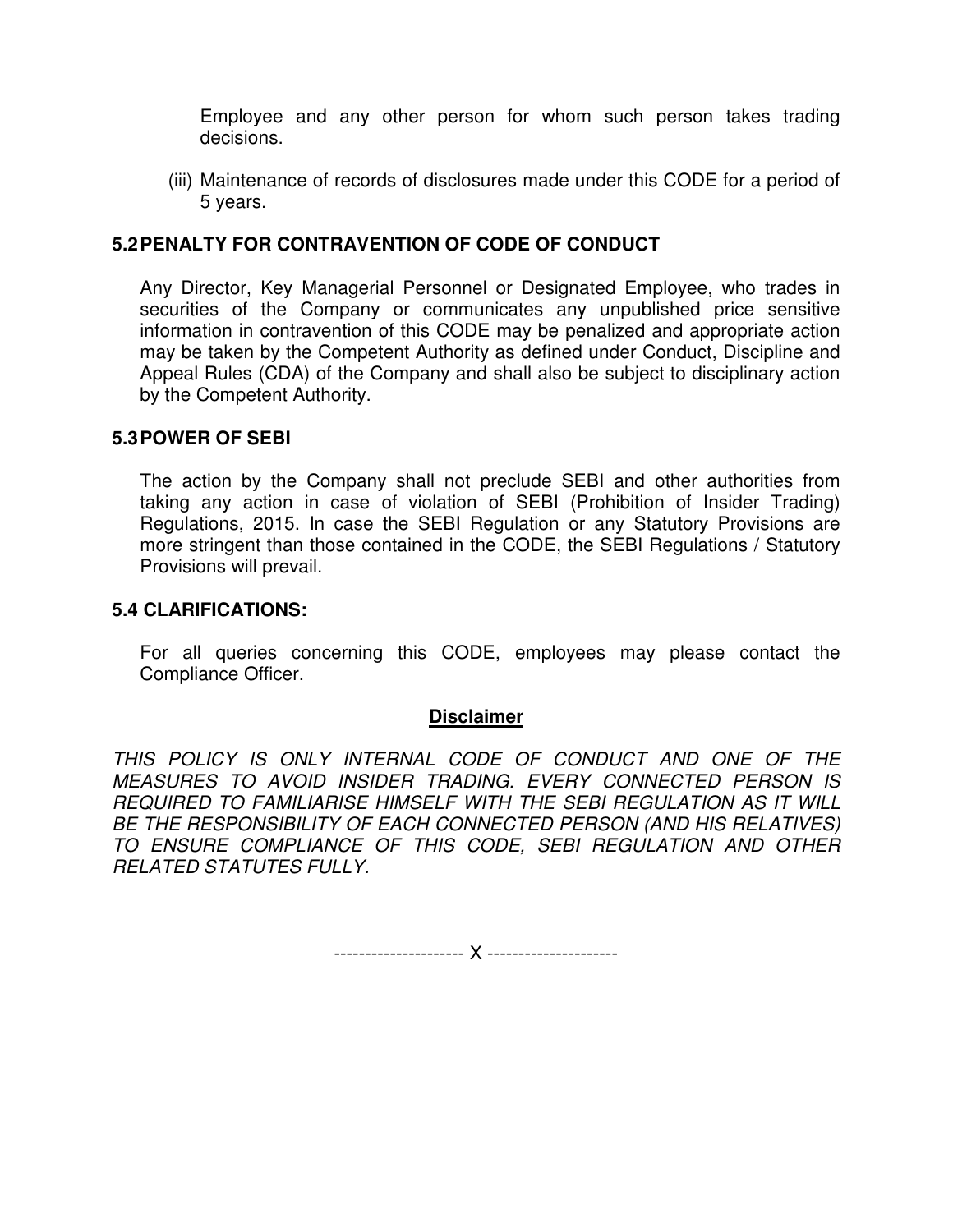#### **FORM-I**

#### **APPLICATION FOR TRADING PLAN TO TRADE IN SECURITIES OF NTPC LIMITED**

To **The Compliance officer NTPC Limited SCOPE Complex, 7 Institutional Area, Lodi Road, New Delhi-110 003** 

#### **Dear Sir,**

Pursuant to the SEBI (Prohibition of Insider Trading) Regulations, 2015, as amended, and the Company's Internal Code of Conduct and Procedures for Prevention of Insider Trading in Dealing in Securities and Code of Corporate Disclosure Practices, I seek approval for trading plan in Securities of NTPC (give description) as per the details given below:

Name, Designation & Emp. No.: PAN No:

Department: Email ID:

Date of Joining/ becoming the Insider:

| S.NO. No. of Securities<br>(including that of the<br>immediate relative as on<br>the date of application) | held   Folio No.<br>/ DP ID &<br><b>Client ID</b> | Nature of new<br>transaction<br>for<br>which approval<br>is sought | <b>Estimated number</b><br>of Securities to be dealt |
|-----------------------------------------------------------------------------------------------------------|---------------------------------------------------|--------------------------------------------------------------------|------------------------------------------------------|
|                                                                                                           | 3                                                 |                                                                    | 5                                                    |
|                                                                                                           |                                                   |                                                                    |                                                      |
|                                                                                                           |                                                   |                                                                    |                                                      |

| <b>Estimated</b><br>consideration<br>value | Whether<br>proposed<br>transaction under<br>self name or by<br>immediate<br>relative | Name of the<br>Immediate relative, of<br>if the transaction is Trades/ Date of and date of<br>made by Immediate   allotment<br><b>Relatives</b> | Proposed Date Previous | approval no.<br>purchase/<br>allotment |
|--------------------------------------------|--------------------------------------------------------------------------------------|-------------------------------------------------------------------------------------------------------------------------------------------------|------------------------|----------------------------------------|
| 6                                          |                                                                                      |                                                                                                                                                 |                        | 10                                     |
|                                            |                                                                                      |                                                                                                                                                 |                        |                                        |

#### **UNDERTAKING**

In this connection I solemnly confirm and declare:

- a) that I do not have access and/or have not received any "Unpublished Price Sensitive Information" up to the time of signing the undertaking;
- b) that the trading plan once approved shall be irrevocable and I shall mandatorily implement the plan, without being entitled to either deviate from it or to execute any trade in the securities outside the scope of the trading plan.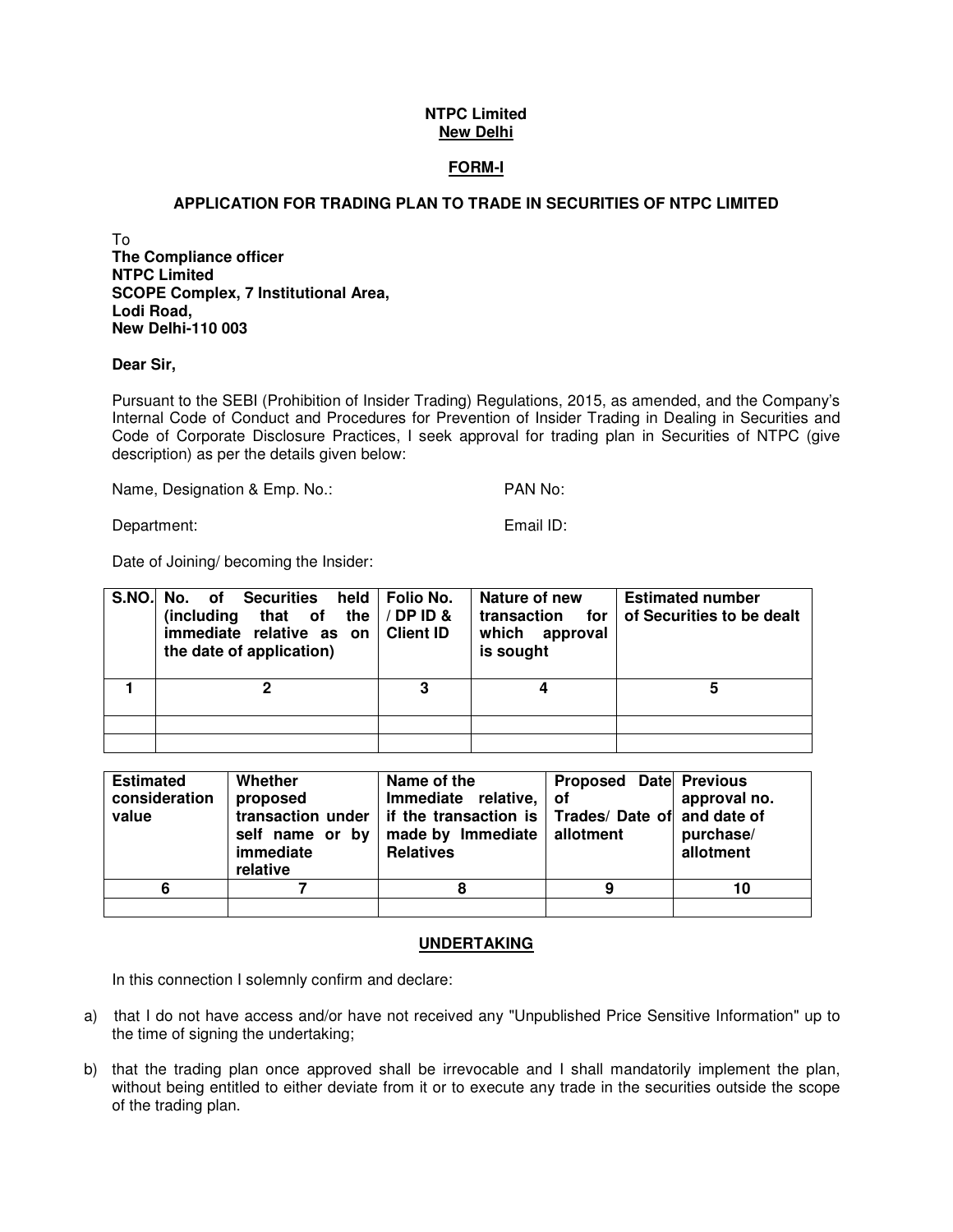- c) that the implementation of the trading plan shall not be commenced if any unpublished price sensitive information in my possession at the time of the formulation of the plan has not become generally available at the time of the commencement of implementation.
- (d) that I have not contravened the Code of Conduct for Prevention of Insider Trading and Code of Corporate Disclosure Practices as notified by the Company from time to time.
- d) that I shall adhere to Clause 3.4.3 of the CODE.
- e) that I am aware that, I shall be liable to face penal consequences as set forth in the CODE including disciplinary action under the CODE of the Company, in case the above declarations are found to be misleading or incorrect at any time.
- f) that I hereby made a full and true disclosure in the matter.

Pre-clearance may kindly be accorded in terms of provisions of the CODE of Conduct for Internal CODE Of Conduct and Procedures for prevention of Insider Trading in Dealing in Securities and Code of Corporate Disclosure Practices of NTPC.

**Date….. Signature:………………………… Place….. Name & Designation:……………………………..** 

#### **FOR OFFICE USE**

**Serial number of the application received: Date & time of receipt of the Application: Date & time of communication of the pre-clearance or otherwise: Reasons for not giving pre-clearance: Signature of the Compliance Officer/ Authorised Officer**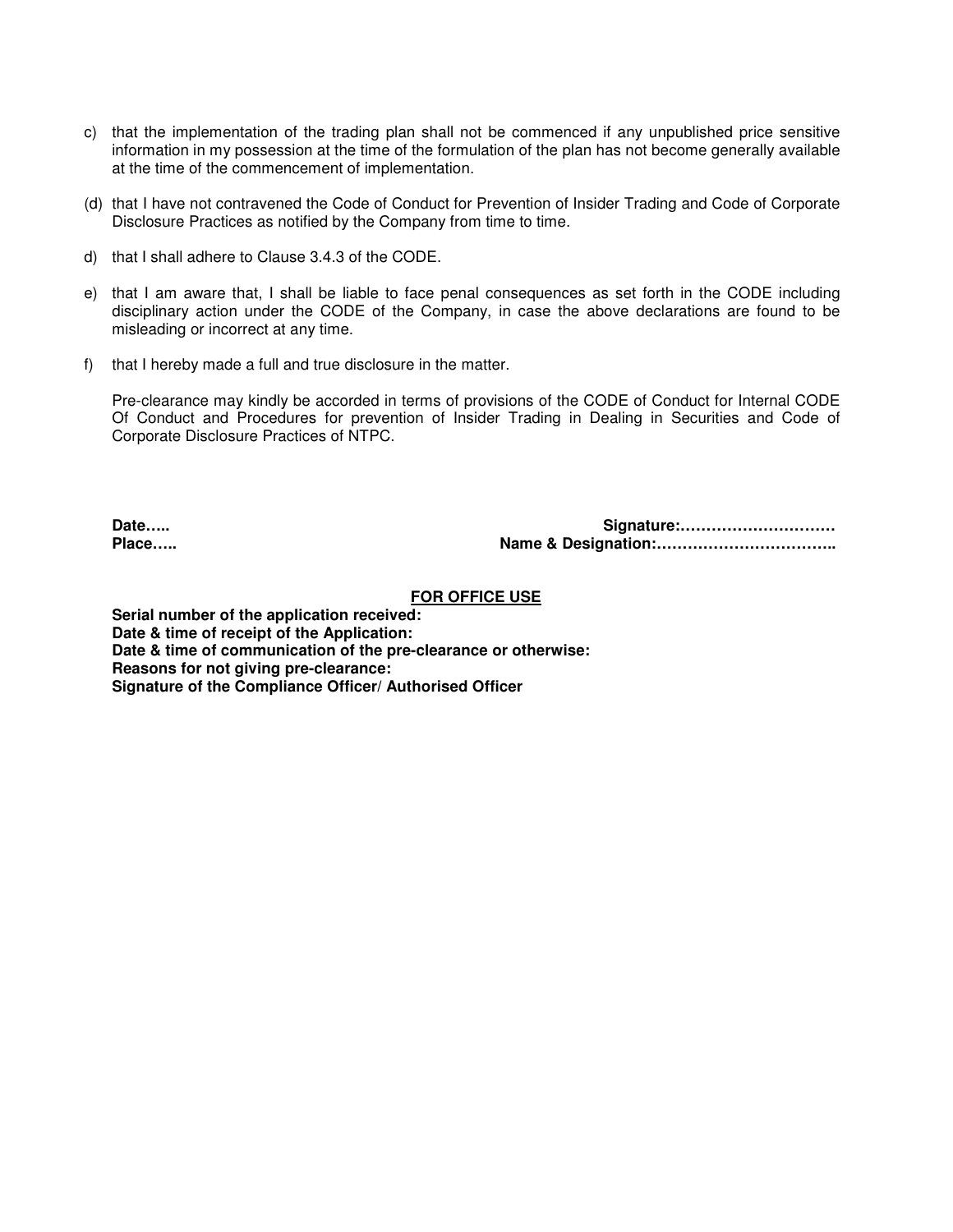### **FORM-II Letter of intimation of pre-clearance/Trading Plan**

Name……. Employee No……. Designation………..

Dear Sir,

With reference to your above application seeking approval for undertaking transactions in Securities detailed therein, please be informed that you are hereby authorised/not authorised to undertake the transaction(s) as detailed in your said application for approval of Trading Plan/ Pre-clearance. Kindly note that in terms of the Internal Code of Conduct and Procedures for Prevention of Insider Trading in Dealing in Securities of NTPC Limited and Code of Corporate Disclosure Practices of NTPC Limited for Prevention of Insider Trading, the above mentioned transaction is to be completed within i.e. within seven trading days of the pre-clearance, in case of pre-clearance. In case of approval of Trading Plan, such plan shall be irrevocable and you have to mandatorily implement the plan, without being entitled to either deviate from it or to execute any trade in the securities outside the scope of the trading plan.

This approval is being issued to you based on the various declarations, representations and warranties made by you in your said application.

Further, you are required to file the details of the executed transactions in the attached format within two {2} trading days from the date of transaction/deal.

Kindly also note that in terms of the Internal Code Of Conduct and Procedures for prevention of Insider Trading in dealing with Securities and Code of Corporate Disclosure Practices of NTPC the Securities shall be held for a minimum holding period as specified under Clause 3.4.3 of the CODE.

In case of pre-clearance, the above sanction automatically stands withdrawn if subsequently the trading window is declared closed involving the period of sanction therein.

> For & on behalf of NTPC Limited Compliance Officer/Authorised Officer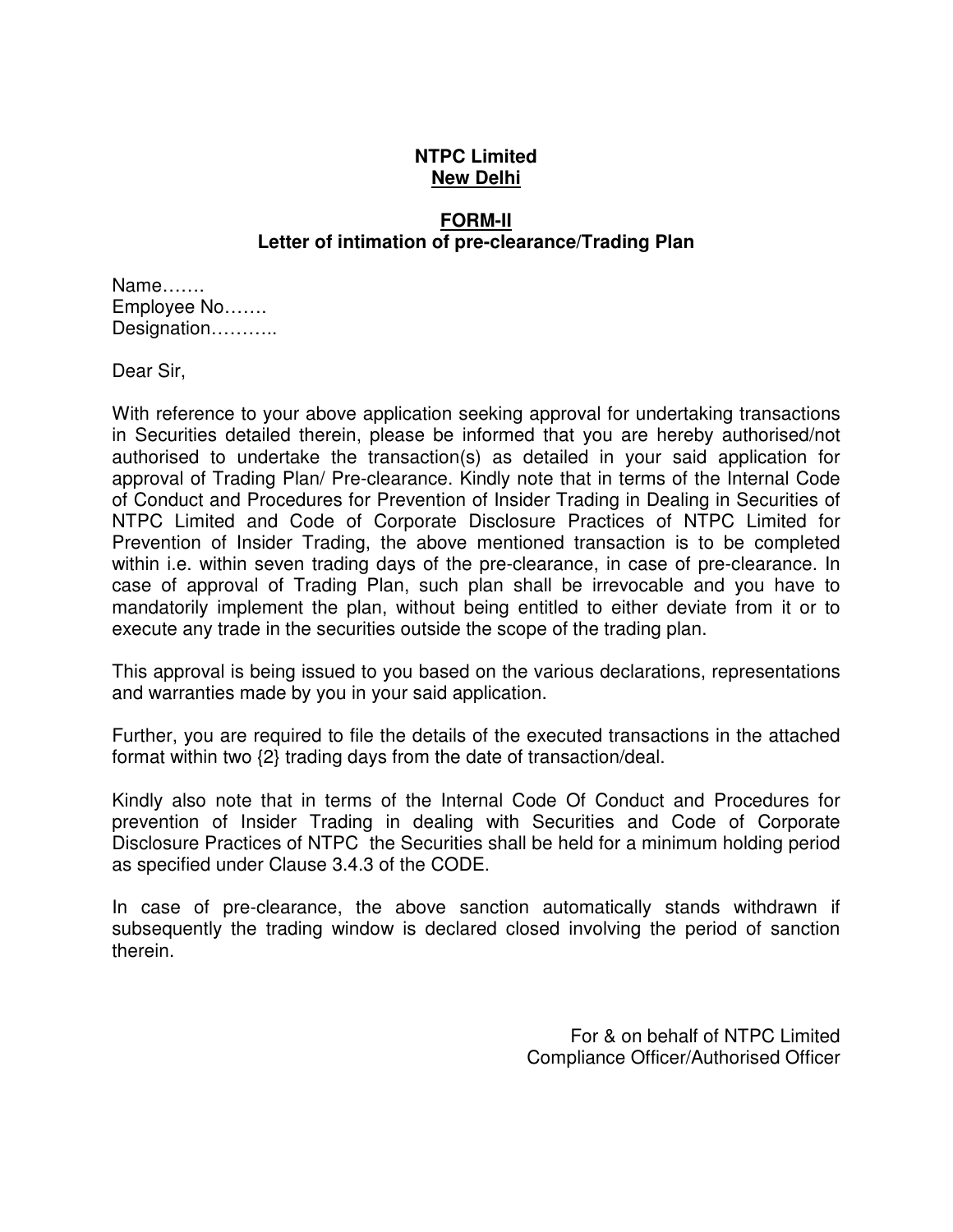#### **FORM III**

#### **FORMAT FOR DISCLOSURE OF PRE-APPROVED/ TRADING PLAN TRANSACTIONS**

(To be submitted within two trading days of transaction/Dealing in Securities of the Company)

Date:

To, The Compliance Officer NTPC Limited SCOPE Complex, 7 Institutional Area, Lodi Road, New Delhi-110003

Dear Sir,

# **DETAILS OF PRE-APPROVED/ TRADING PLAN TRANSACTION**

Ref: Your Approval letter No. \_\_\_\_\_\_\_\_\_\_\_\_dated \_\_\_\_\_\_\_\_

I hereby inform you that I

- **have not traded any Securities, (in case of pre-clearance only)**
- have traded to the **Securities (give description)** as mentioned below **on\_\_\_\_\_\_\_\_\_\_(insert date)**

| Name of<br>holder | <b>First</b><br>or joint<br>holder | No. of<br><b>Securities</b><br>dealt with | Bought /<br>Sold/<br><b>Subscribed</b> | <b>DP</b><br><b>ID/CLIENT</b><br>ID<br>(electronic form) or<br>Folio no. for physical<br>where the Sec. will be<br>debited or credited | <b>Price</b><br>(Rs) |
|-------------------|------------------------------------|-------------------------------------------|----------------------------------------|----------------------------------------------------------------------------------------------------------------------------------------|----------------------|
|                   |                                    |                                           |                                        |                                                                                                                                        |                      |
|                   |                                    |                                           |                                        |                                                                                                                                        |                      |
|                   |                                    |                                           |                                        |                                                                                                                                        |                      |

**\*\*** "F" first holder "J" joint holder

In connection with the aforesaid transaction(s), I hereby undertake to preserve, for a period of 3 (Three) years and produce to the Compliance Officer/SEBI any of the following documents:

- 1. Broker's contract note
- 2. Proof of payment to/from brokers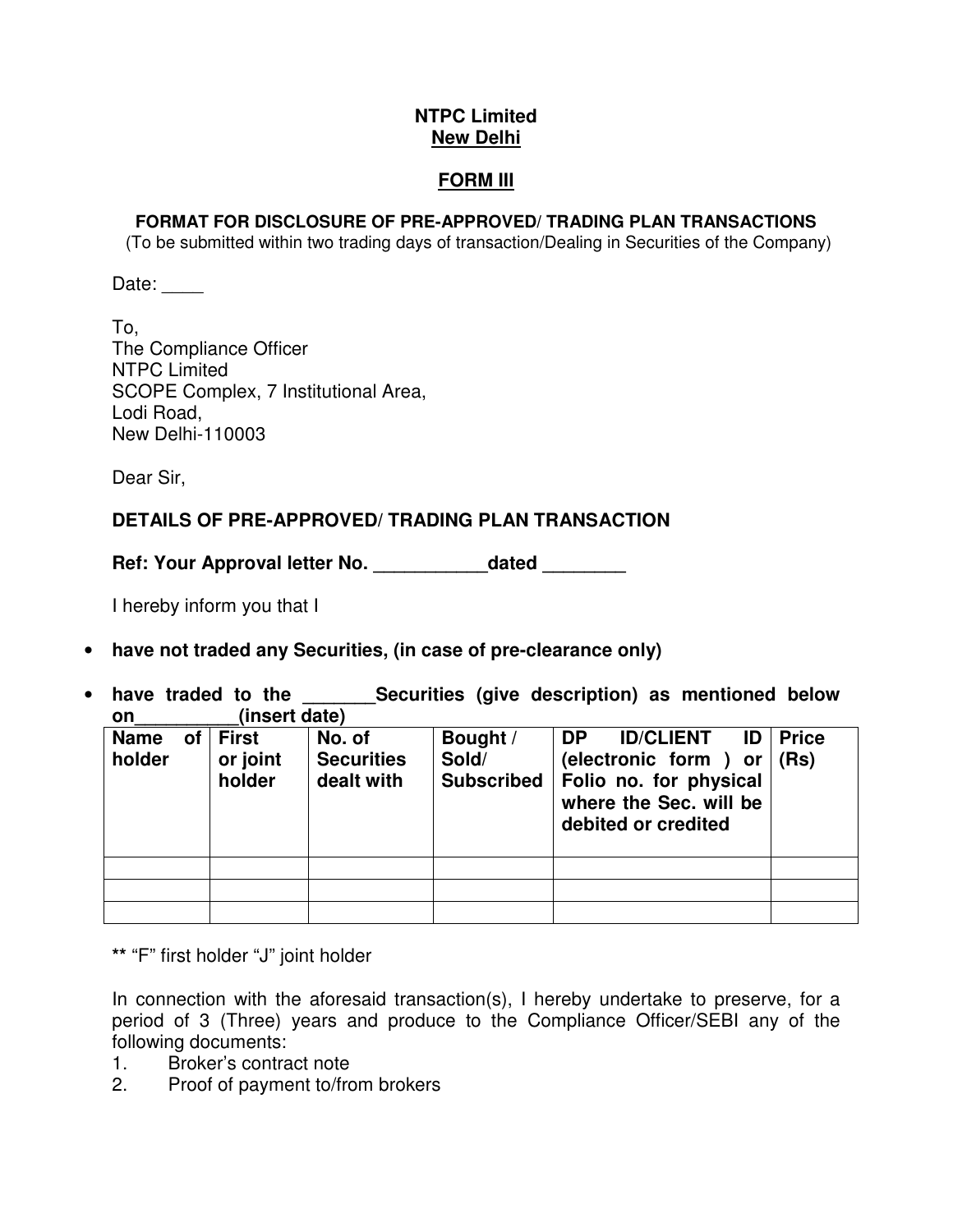- 3. Extract of bank passbook/statement (to be submitted in case of demat transactions).
- 4. Copy of Delivery instruction slip (applicable in case of sale transaction)

I declare that the above information is correct and that no provisions of the Company's Internal Code of Conduct and Procedures for prevention of Insider Trading in dealing with Securities and/or applicable laws/regulations have been contravened for effecting the above said transaction(s).

I agree to hold the above Securities for minimum holding period as specified under Clause 3.4.3 of the Code.

Yours truly,

Signature: \_\_\_\_\_\_\_\_\_\_\_\_\_\_\_\_\_\_\_\_

Emp No: \_\_\_\_\_\_\_\_\_\_\_\_\_\_\_\_

Dept/ Div.

• Strike out whichever is not applicable.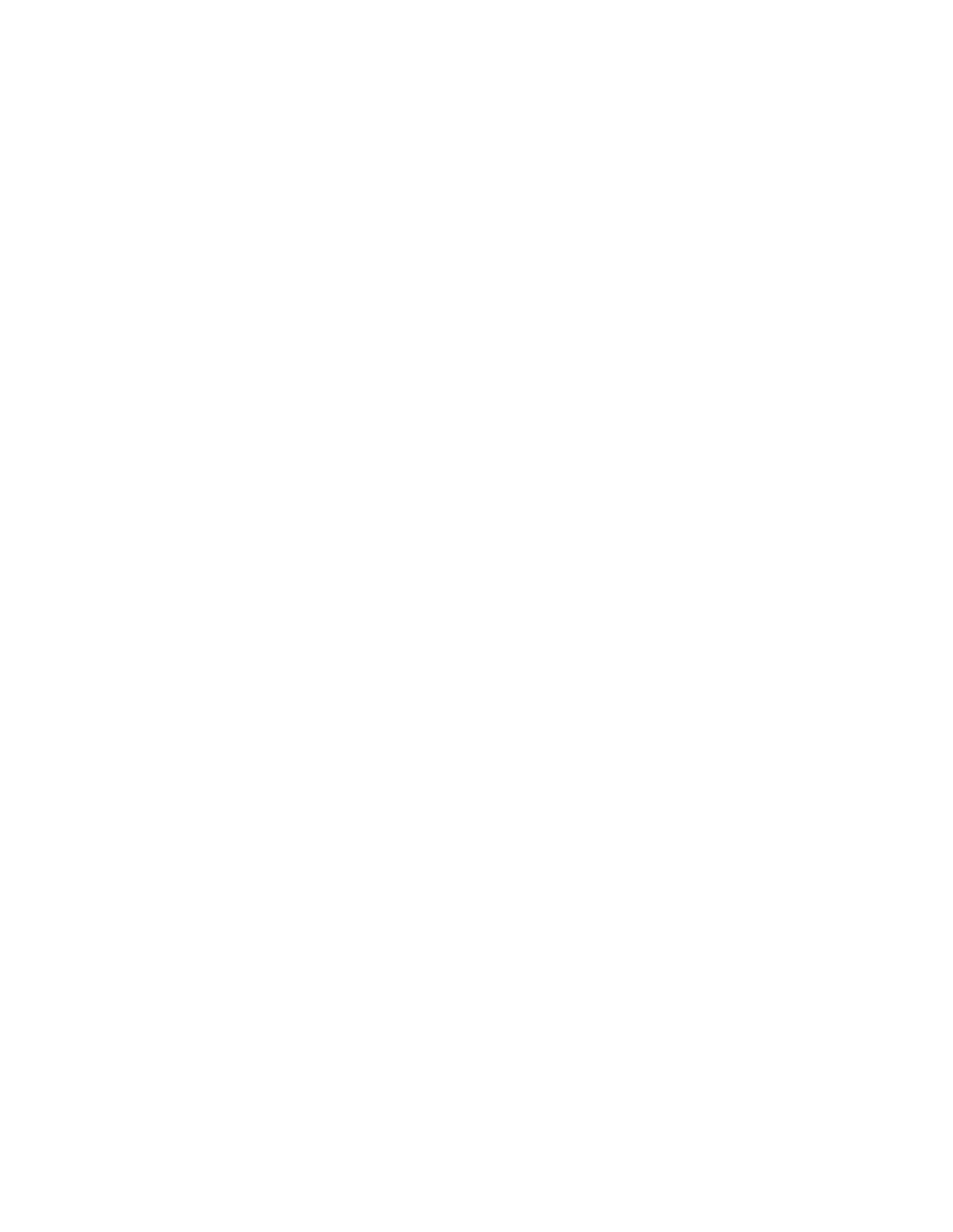# **FORM-IV**

#### **APPLICATION FOR PRE-CLEARANCE TO TRADE IN SECURITIES OF NTPC LIMITED**

To **The Compliance officer NTPC Limited SCOPE Complex, 7 Institutional Area, Lodi Road, New Delhi-110 003** 

#### **Dear Sir,**

Pursuant to the SEBI (Prohibition of Insider Trading) Regulations, 2015, as amended, and the Company's Internal Code of Conduct and Procedures for Prevention of Insider Trading in Dealing in Securities and Code of Corporate Disclosure Practices, I seek approval for trading in Securities of NTPC (give description) as per the details given below:

Name, Designation & Emp. No.: PAN No:

Department: Email ID :

Date of Joining/ becoming the Designated Person:

| S.NO. No. of Securities<br>held  <br>(including that of the $\frac{1}{2}$ DP ID &<br>immediate relative as on<br>the date of application) | Folio No.<br><b>Client ID</b> | Nature of new<br>transaction<br>for<br>which approval<br>is sought | <b>Estimated number</b><br>of Securities to be dealt |
|-------------------------------------------------------------------------------------------------------------------------------------------|-------------------------------|--------------------------------------------------------------------|------------------------------------------------------|
|                                                                                                                                           | 3                             |                                                                    | 5                                                    |
|                                                                                                                                           |                               |                                                                    |                                                      |
|                                                                                                                                           |                               |                                                                    |                                                      |

| <b>Estimated</b><br>consideration<br>value | Whether<br>proposed<br>transaction under<br>self name or by<br>immediate<br>relative | Name of the<br>Immediate relative,<br>if the transaction is $ $ Trades/ Date of and date of<br>made by Immediate<br><b>Relatives</b> | Proposed Date Previous<br>∣ of<br>allotment | approval no.<br>purchase/<br>allotment |
|--------------------------------------------|--------------------------------------------------------------------------------------|--------------------------------------------------------------------------------------------------------------------------------------|---------------------------------------------|----------------------------------------|
| 6                                          |                                                                                      |                                                                                                                                      | q                                           | 10                                     |
|                                            |                                                                                      |                                                                                                                                      |                                             |                                        |

#### **UNDERTAKING**

In this connection I solemnly confirm and declare:

- a) that I do not have access and/or have not received any "Unpublished Price Sensitive Information" up to the time of signing the undertaking;
- b) that in case I have access to or receive " Unpublished Price Sensitive Information" after the signing of the undertaking but before the execution of the transaction, I shall inform the Compliance Officer of any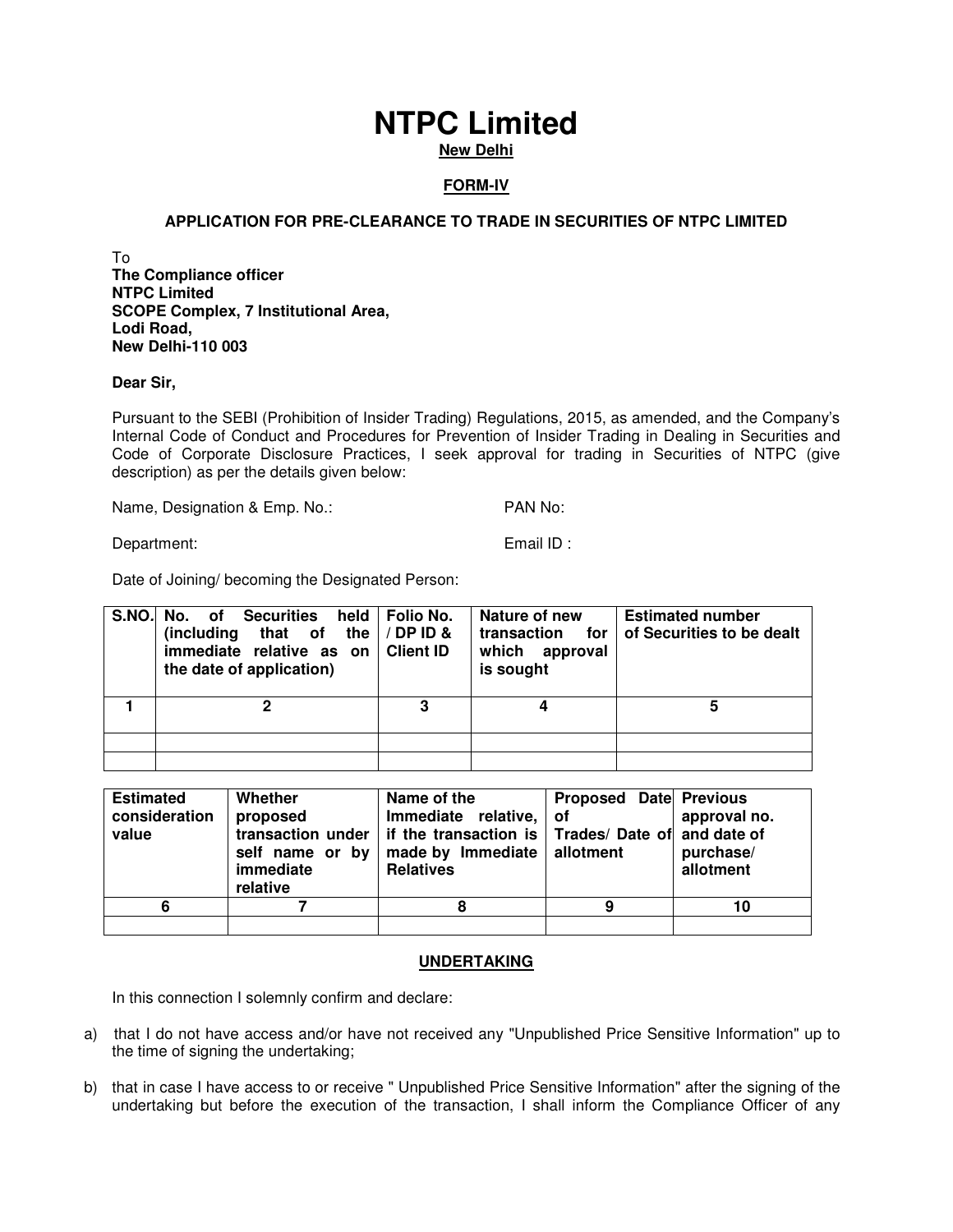change in my position and that I shall refrain from Dealing in Securities till the time such information becomes public;

- c) that I have not contravened the Code of Conduct for Prevention of Insider Trading and Code of Corporate Disclosure Practices as notified by the Company from time to time.
- d) that I shall adhere to Clause 3.4.3 of the CODE.
- e) that I undertake to submit the necessary report within two days of execution of the transaction/a 'Nil' report if the transaction is not undertaken.
- f) that I am aware that, I shall be liable to face penal consequences as set forth in the CODE including disciplinary action under the CODE of the Company, in case the above declarations are found to be misleading or incorrect at any time.
- g) that I hereby undertake **not** to transact in Securities in the sanctioned period in case trading window is declared closed subsequently.
- (h) that I hereby made a full and true disclosure in the matter.

Pre-clearance may kindly be accorded in terms of provisions of the CODE of Conduct for Internal CODE Of Conduct and Procedures for prevention of Insider Trading in Dealing in Securities and Code of Corporate Disclosure Practices of NTPC.

**Date….. Signature:………………………… Place….. Name & Designation:……………………………..** 

#### **FOR OFFICE USE**

**Serial number of the application received: Date & time of receipt of the Application: Date & time of communication of the pre-clearance or otherwise: Reasons for not giving pre-clearance: Signature of the Compliance Officer/ Authorised Officer**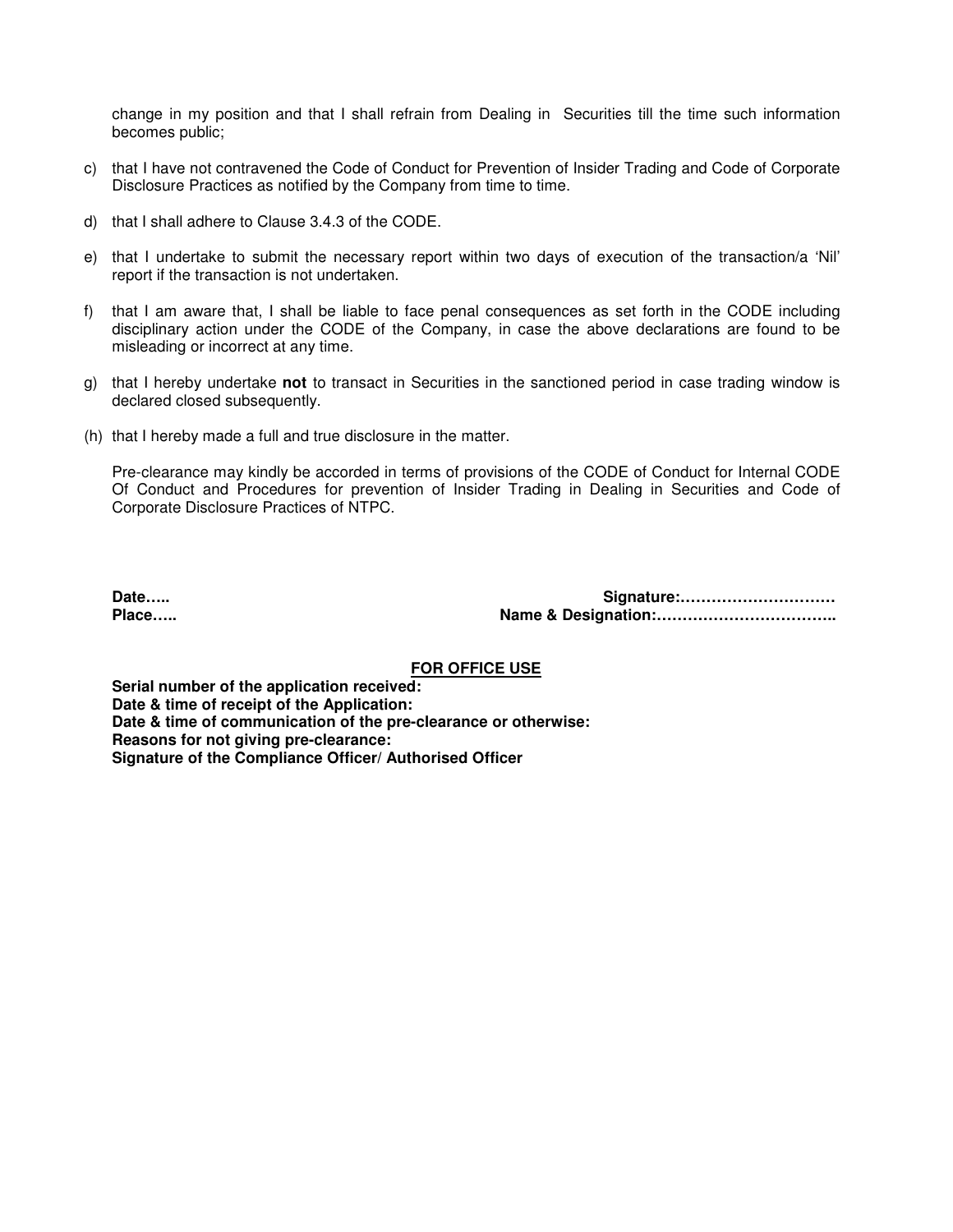#### **FORM A Securities and Exchange Board of India (Prohibition of Insider Trading) Regulations, 2015 [Regulation 7 (1) (a) read with Regulation 6 (2)]**

Name of the company: \_\_\_\_\_\_\_\_\_\_\_\_\_\_\_\_\_\_\_\_\_\_\_\_\_\_\_\_\_\_\_\_ ISIN of the company: \_\_\_\_\_\_\_\_\_\_\_\_\_\_\_\_\_\_\_\_\_\_\_\_\_\_\_\_\_\_\_\_

**Details of Securities held by Promoter, Key Managerial Personnel (KMP), Director and other such persons as mentioned in Regulation 6(2)** 

| Name,<br><b>PAN</b><br>No.,<br><b>CIN/DIN</b><br>& address | Category of<br>Person<br>(Promoters/<br>KMP/<br>Directors/imme<br>diate | Securities held as on the<br>of<br>date<br>coming<br>into force                                 | regulation | $%$ of<br>Shareholding | Open Interest of the<br>Future contracts held as<br>the<br>on<br>regulation coming into<br>force | date<br>of                             | Open Interest of the<br>Option Contracts held<br>as on the date of<br>regulation coming into<br>force |                                        |  |
|------------------------------------------------------------|-------------------------------------------------------------------------|-------------------------------------------------------------------------------------------------|------------|------------------------|--------------------------------------------------------------------------------------------------|----------------------------------------|-------------------------------------------------------------------------------------------------------|----------------------------------------|--|
| with<br>contact<br>nos.                                    | relatives/others<br>etc)                                                | Type of<br>security (For<br>eg. – Shares,<br>Warrants,<br>Convertible<br>Debentures<br>$etc.$ ) | No.        |                        | Number of<br>units<br><i>(contracts)</i><br>∗<br>lot size)                                       | Notional<br>value in<br>Rupee<br>terms | Number of<br>units<br>$(contrast * )$<br>lot<br>size)                                                 | Notional<br>value<br>in Rupee<br>terms |  |
| 1                                                          | 2                                                                       | 3                                                                                               | 4          | 5.                     |                                                                                                  | 6                                      |                                                                                                       |                                        |  |
|                                                            |                                                                         |                                                                                                 |            |                        |                                                                                                  |                                        |                                                                                                       |                                        |  |
|                                                            |                                                                         |                                                                                                 |            |                        |                                                                                                  |                                        |                                                                                                       |                                        |  |
|                                                            |                                                                         |                                                                                                 |            |                        |                                                                                                  |                                        |                                                                                                       |                                        |  |

*Note: "Securities" shall have the meaning as defined under regulation 2(1)(i) of SEBI (Prohibition of Insider Trading) Regulations, 2015.* 

Signature:

Designation:

Date: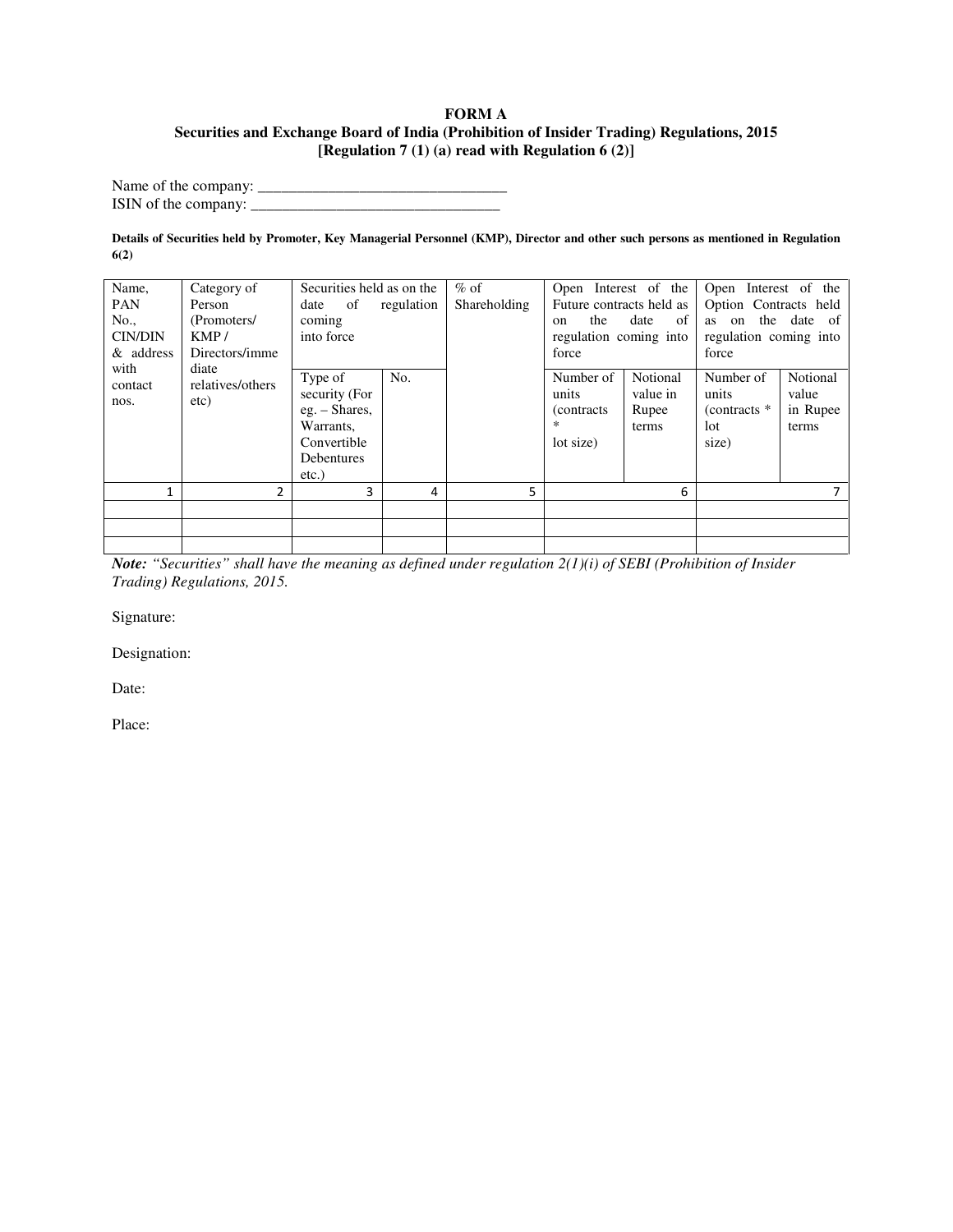#### **FORM B Securities and Exchange Board of India (Prohibition of Insider Trading) Regulations, 2015 [Regulation 7 (1) (b) read with Regulation 6(2)]**

Name of the company: \_\_\_\_\_\_\_\_\_\_\_\_\_\_\_\_\_\_\_\_\_\_\_\_\_\_\_\_\_\_\_\_ ISIN of the company: \_\_\_\_\_\_\_\_\_\_\_\_\_\_\_\_\_\_\_\_\_\_\_\_\_\_\_\_\_\_\_\_

#### **Details of Securities held on appointment of Key Managerial Personnel (KMP) or Director or upon becoming a Promoter of a listed company and other such persons as mentioned in Regulation 6(2).**

|         | <b>Tromoter</b> of a motel company and other bach persons as membened in regulation $\sigma(\mathbf{r})$ |             |                                  |     |                       |                      |                         |                                |          |
|---------|----------------------------------------------------------------------------------------------------------|-------------|----------------------------------|-----|-----------------------|----------------------|-------------------------|--------------------------------|----------|
| Name,   | Category of Person                                                                                       | Date of     | Securities held at the           |     | $%$ of                | Open Interest of the |                         | Open Interest of the           |          |
| PAN     | (Promoters/KMP/                                                                                          | appointment | Shareholding<br>time of becoming |     | Future contracts held |                      | <b>Option Contracts</b> |                                |          |
| No.,    | Directors/immediate                                                                                      | of          | Promoter/appointment             |     |                       | at the time of       |                         | held at the time of            |          |
| CIN/DIN | relatives/others etc.)                                                                                   | Director    | of                               |     |                       | becoming             |                         | becoming<br>Promoter/appointme |          |
| &       |                                                                                                          | /KMP        | Director/KMP                     |     |                       | Promoter/appointme   |                         |                                |          |
| Address |                                                                                                          | OR Date of  |                                  |     | nt of Director/KMP    |                      | nt of Director/KMP      |                                |          |
| with    |                                                                                                          | becoming    | Type<br>of                       | No. |                       | Number               | Notional                | Number                         | Notional |
| contact |                                                                                                          | Promoter    | security                         |     |                       | of units             | value in                | of units                       | value in |
| nos.    |                                                                                                          |             | (For<br>eg.                      |     |                       | (contracts)          | Rupee                   | (contracts)                    | Rupee    |
|         |                                                                                                          |             | Shares,                          |     |                       | * lot size)          | terms                   | * lot size)                    | terms    |
|         |                                                                                                          |             | Warrants.                        |     |                       |                      |                         |                                |          |
|         |                                                                                                          |             | Convertible                      |     |                       |                      |                         |                                |          |
|         |                                                                                                          |             | Debentures                       |     |                       |                      |                         |                                |          |
|         |                                                                                                          |             | $etc.$ )                         |     |                       |                      |                         |                                |          |
|         | 2                                                                                                        | 3           | 4                                | 5   | 6                     |                      | 7                       |                                | 8        |
|         |                                                                                                          |             |                                  |     |                       |                      |                         |                                |          |
|         |                                                                                                          |             |                                  |     |                       |                      |                         |                                |          |
|         |                                                                                                          |             |                                  |     |                       |                      |                         |                                |          |

*Note: "Securities" shall have the meaning as defined under regulation 2(1)(i) of SEBI (Prohibition of Insider Trading) Regulations, 2015.* 

Name:

Signature:

Date: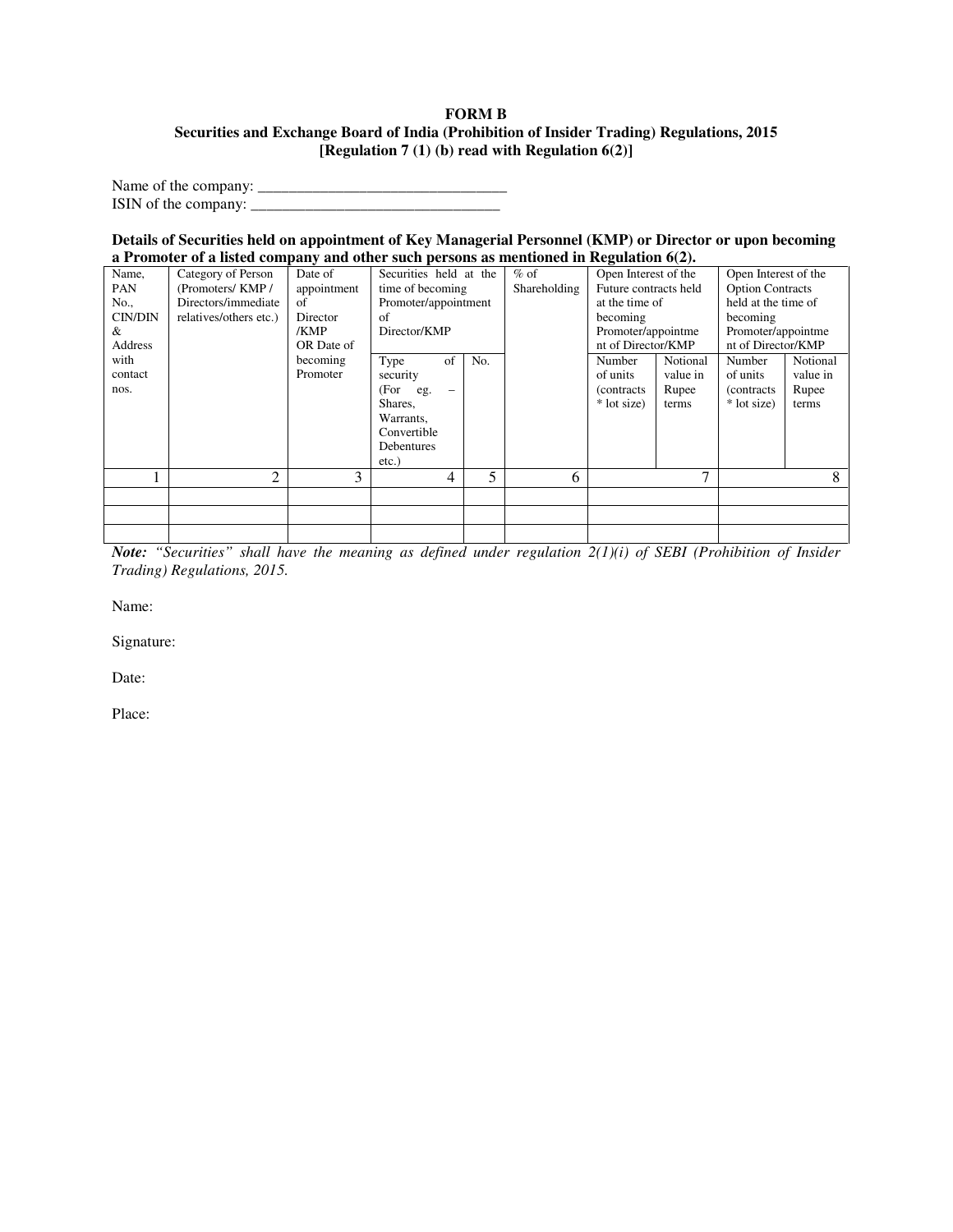#### **FORM C Securities and Exchange Board of India (Prohibition of Insider Trading) Regulations, 2015 [Regulation 7 (2) read with Regulation 6(2)]**

Name of the company: \_\_\_\_\_\_\_\_\_\_\_\_\_\_\_\_\_\_\_\_\_\_\_\_\_\_\_\_\_\_\_\_ ISIN of the company:  $\frac{1}{2}$   $\frac{1}{2}$   $\frac{1}{2}$   $\frac{1}{2}$   $\frac{1}{2}$   $\frac{1}{2}$   $\frac{1}{2}$   $\frac{1}{2}$   $\frac{1}{2}$   $\frac{1}{2}$   $\frac{1}{2}$   $\frac{1}{2}$   $\frac{1}{2}$   $\frac{1}{2}$   $\frac{1}{2}$   $\frac{1}{2}$   $\frac{1}{2}$   $\frac{1}{2}$   $\frac{1}{2}$   $\frac{1}{2}$ 

**Details of change in holding of Securities of Promoter, Employee or Director of a listed company and other such persons as mentioned in Regulation 6(2).** 

| Name,<br>Category<br>PAN No.,<br>of Person<br>CIN/DIN,<br>(Promote<br>& address<br>rs/KMP/<br>Directors/<br>of<br>immediate<br>Promoter/<br>relatives/<br>Employee | Securities held<br>prior to<br>acquisition/disposal |                                                                                                         | Securities<br>acquired/Dispose<br>d |                                                                                                         | $%$ of<br>shareholding |                        | Date of<br>allotment<br>advice/<br>acquisition of<br>shares/<br>sale of shares<br>specify |          | Date of<br>intimatio<br>n to<br>company | Mode of<br>acquisition<br>(market)<br>purchase/pu<br>blic<br>rights/<br>preferential | Options etc)<br>Buy                                 | Trading in derivatives (Specify<br>type of contract, Futures or | Sell                                             |           | Exchane<br>on which<br>the trade<br>was<br>executed   |    |
|--------------------------------------------------------------------------------------------------------------------------------------------------------------------|-----------------------------------------------------|---------------------------------------------------------------------------------------------------------|-------------------------------------|---------------------------------------------------------------------------------------------------------|------------------------|------------------------|-------------------------------------------------------------------------------------------|----------|-----------------------------------------|--------------------------------------------------------------------------------------|-----------------------------------------------------|-----------------------------------------------------------------|--------------------------------------------------|-----------|-------------------------------------------------------|----|
| Director<br>with<br>contact<br>nos.                                                                                                                                | others<br>etc.)                                     | Type of<br>security<br>$(For e.g. -$<br>Shares,<br>Warrants,<br>Convertib<br>le<br>Debenture<br>s etc.) | No.                                 | Type of<br>security<br>$(For e.g. -$<br>Shares,<br>Warrants,<br>Convertib<br>le<br>Debenture<br>s etc.) | No.                    | Pre<br>transa<br>ction | Post<br>transa<br>ction                                                                   | From     | To                                      |                                                                                      | offer / off<br>market/<br>Inter-se<br>transfer etc. | Valu<br>e                                                       | Number<br>of units<br>(contracts)<br>* lot size) | Valu<br>e | Number<br>of units<br>(contrac)<br>ts<br>lot<br>size) |    |
|                                                                                                                                                                    | $\mathcal{D}$                                       | 3                                                                                                       |                                     |                                                                                                         | 6                      |                        | 8                                                                                         | $\Omega$ | 10                                      | 11                                                                                   | 12                                                  | 13                                                              | 14                                               | 15        | 16                                                    | 17 |
|                                                                                                                                                                    |                                                     |                                                                                                         |                                     |                                                                                                         |                        |                        |                                                                                           |          |                                         |                                                                                      |                                                     |                                                                 |                                                  |           |                                                       |    |
|                                                                                                                                                                    |                                                     |                                                                                                         |                                     |                                                                                                         |                        |                        |                                                                                           |          |                                         |                                                                                      |                                                     |                                                                 |                                                  |           |                                                       |    |
|                                                                                                                                                                    |                                                     |                                                                                                         |                                     |                                                                                                         |                        |                        |                                                                                           |          |                                         |                                                                                      |                                                     |                                                                 |                                                  |           |                                                       |    |
|                                                                                                                                                                    |                                                     |                                                                                                         |                                     |                                                                                                         |                        |                        |                                                                                           |          |                                         |                                                                                      |                                                     |                                                                 |                                                  |           |                                                       |    |

*Note: "Securities" shall have the meaning as defined under regulation 2(1)(i) of SEBI (Prohibition of Insider Trading) Regulations, 2015.* 

Signature:

Designation:

Date: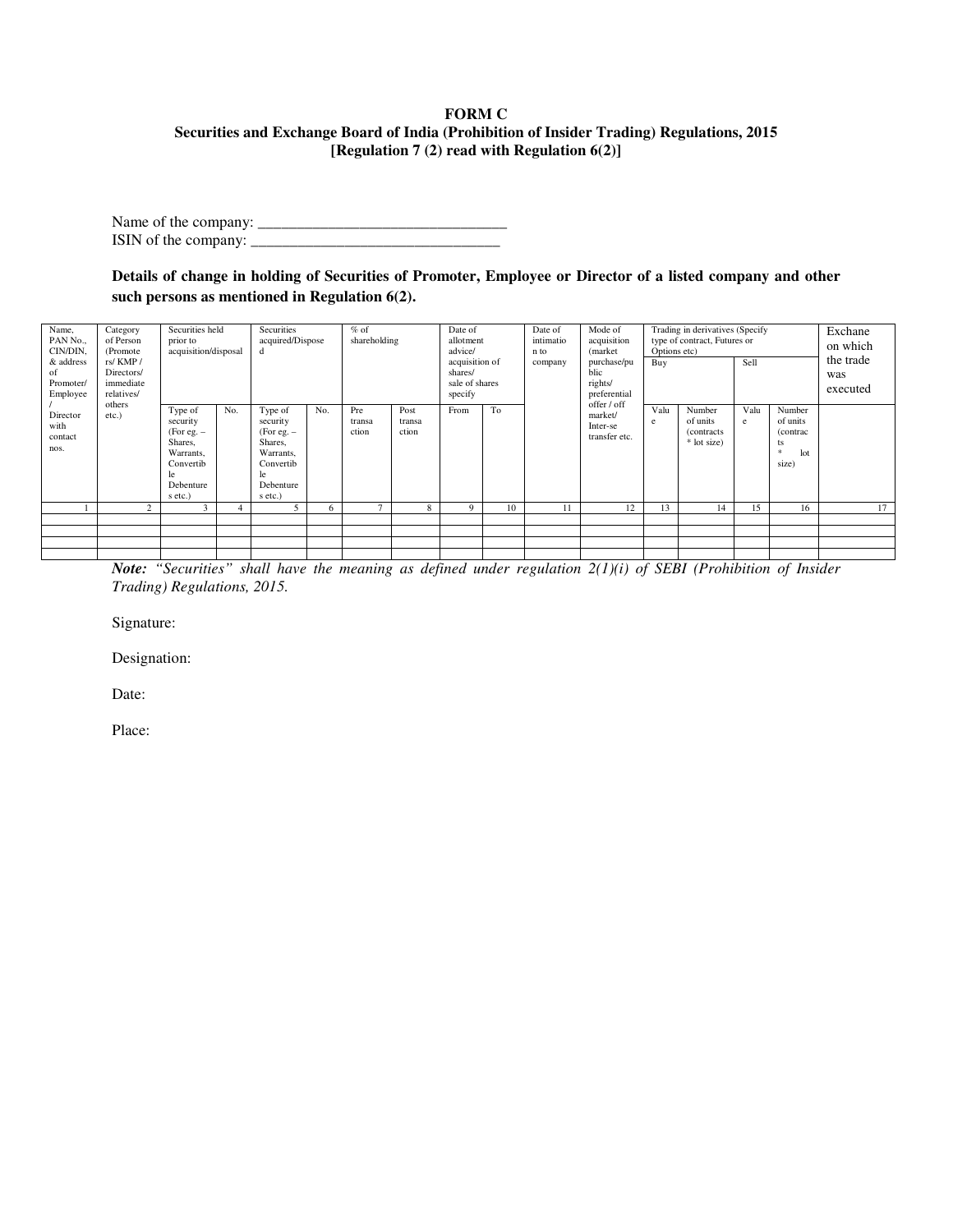| Exchange on                                                                     | which the                                  | trade was            | executed                                            |                |                                                                             |         |                                                                   |                                                     |  |                                                                                                                     |      |                  |         | ⋍               |  |  |
|---------------------------------------------------------------------------------|--------------------------------------------|----------------------|-----------------------------------------------------|----------------|-----------------------------------------------------------------------------|---------|-------------------------------------------------------------------|-----------------------------------------------------|--|---------------------------------------------------------------------------------------------------------------------|------|------------------|---------|-----------------|--|--|
|                                                                                 |                                            |                      |                                                     |                |                                                                             |         | Number                                                            | of units<br>(contracts *<br>$\frac{1}{10}$<br>size) |  |                                                                                                                     |      |                  |         | $\approx$       |  |  |
|                                                                                 |                                            |                      | Sell                                                |                |                                                                             |         | Value                                                             |                                                     |  |                                                                                                                     |      |                  |         | $\overline{15}$ |  |  |
| Trading in derivatives (Specify<br>type of contract, Futures or<br>Options etc) |                                            |                      |                                                     |                |                                                                             |         | Number                                                            | of units<br>(contracts<br>* lot<br>size)            |  |                                                                                                                     |      |                  |         | ⋣               |  |  |
|                                                                                 |                                            |                      | Buy                                                 |                |                                                                             |         | Valu                                                              |                                                     |  |                                                                                                                     |      |                  |         | $\frac{3}{2}$   |  |  |
| Mode of                                                                         | acquisitio                                 |                      | (market                                             |                | $\begin{array}{l} \text{pucbase/} \\ \text{pub} \\ \text{lic/} \end{array}$ |         | rights/<br>preferenti<br>al                                       |                                                     |  | $\begin{array}{l} \text{offer}\; / \;\text{off} \\ \text{market} \\ \text{Inter-se} \\ \text{transfer} \end{array}$ |      | etc.)            |         | $\overline{a}$  |  |  |
|                                                                                 | Date<br>$\frac{d}{dt}$<br>in time<br>ation |                      |                                                     | $\overline{c}$ | $_{\rm comp}$                                                               | any     |                                                                   |                                                     |  |                                                                                                                     |      |                  |         |                 |  |  |
|                                                                                 |                                            |                      | acquisition of<br>shares/                           |                |                                                                             |         | T <sub>0</sub>                                                    |                                                     |  |                                                                                                                     |      |                  |         | $\approx$       |  |  |
| Date of                                                                         | allotment                                  | advice/              |                                                     |                | sale of shares                                                              | specify | From                                                              |                                                     |  |                                                                                                                     |      |                  |         | $\circ$         |  |  |
|                                                                                 |                                            |                      |                                                     |                |                                                                             |         | Post                                                              | transa<br>ction                                     |  |                                                                                                                     |      |                  |         | ∞               |  |  |
| $\%$ of                                                                         | shareholding                               |                      |                                                     |                |                                                                             |         | Pre                                                               | transaction                                         |  |                                                                                                                     |      |                  |         |                 |  |  |
|                                                                                 |                                            |                      |                                                     |                |                                                                             |         | Z                                                                 | .<br>0                                              |  |                                                                                                                     |      |                  |         | $\circ$         |  |  |
| Securities                                                                      | acquired/Dispose                           |                      |                                                     |                |                                                                             |         |                                                                   |                                                     |  | Type of<br>security<br>security<br>(For eg. –<br>Shares,<br>Warrants,<br>Warrants, Convertib                        |      | <b>Debenture</b> | s etc.) |                 |  |  |
|                                                                                 |                                            |                      |                                                     |                |                                                                             |         | Σó,                                                               |                                                     |  |                                                                                                                     |      |                  |         |                 |  |  |
| Securities held                                                                 | prior to                                   | acquisition/disposal |                                                     |                |                                                                             |         |                                                                   |                                                     |  | Type of<br>security<br>(For eg. –<br>Shares,<br>Shares,<br>Warrants,<br>Warrants,                                   |      | <b>Debenture</b> | s etc.) |                 |  |  |
| Connecti                                                                        | on with                                    | company)             |                                                     |                |                                                                             |         |                                                                   |                                                     |  |                                                                                                                     |      |                  |         |                 |  |  |
| Name,                                                                           |                                            |                      | PAN No.,<br>CIN/DIN<br>& address<br>of<br>connected |                |                                                                             |         | persons,<br>as<br>identified<br>by the<br>company<br>with<br>with |                                                     |  |                                                                                                                     | nos. |                  |         |                 |  |  |

Note: "Securities" shall have the meaning as defined under regulation 2(1)(i) of SEBI (Prohibition of Insider Trading) Regulations, 2015. *Note: "Securities" shall have the meaning as defined under regulation 2(1)(i) of SEBI (Prohibition of Insider Trading) Regulations, 2015.* 

Name:

Signature:

Date: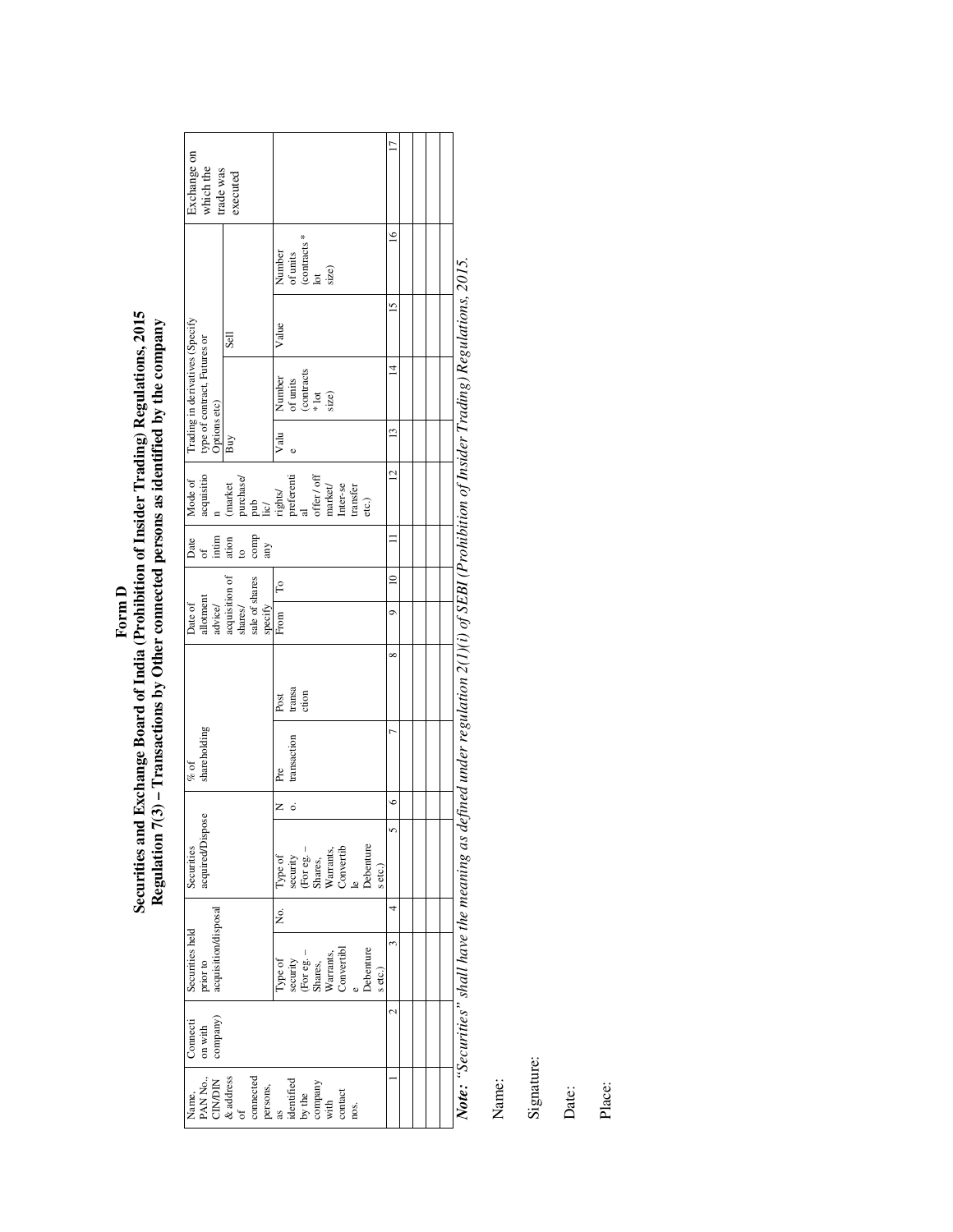### **NTPC Limited**

### **New Delhi**

### **FORM E**

# **PROFORMA FOR ANNUAL DISCLOSURE OF SECURITIES HOLDING TO BE SUBMITTED BY THE PROMOTER, DIRECTOR, DESIGNATED EMPLOYEES OR ANY OTHER PERSON**

To **The Compliance officer NTPC Limited SCOPE Complex, 7 Institutional Area, Lodi Road, New Delhi-110003** 

Dear Sir,

I ………………………………., the Promoter, Director, Designated Employees or any other person furnish below the details of transaction(s) in the Securities, during the financial year  $\ldots$  as well as shareholding as on 31<sup>st</sup> March... $\ldots$ 

Name, Designation & Emp. No.:

Department:

Date of Joining/ becoming the Promoter, Director, Designated Employees or any other person:

I. Details of transaction/shareholding in own name

| No.<br>οf<br><b>Securities</b><br>held as on<br>01.04.20 | <b>Details</b><br>during<br>year | <b>Securities</b><br>purchased | of<br>the | <b>Details</b> | <b>Securities</b><br>during the year | οf<br>sold | No.<br><b>Securities</b><br>Held as on<br>31.03.20 | οf | Folio No./<br><b>DPID</b><br>&<br><b>Client ID</b> |
|----------------------------------------------------------|----------------------------------|--------------------------------|-----------|----------------|--------------------------------------|------------|----------------------------------------------------|----|----------------------------------------------------|
|                                                          | <b>No</b>                        | <b>Value</b>                   |           | <b>No</b>      | <b>Value</b>                         |            |                                                    |    |                                                    |
|                                                          |                                  |                                |           |                |                                      |            |                                                    |    |                                                    |
|                                                          |                                  |                                |           |                |                                      |            |                                                    |    |                                                    |
|                                                          |                                  |                                |           |                |                                      |            |                                                    |    |                                                    |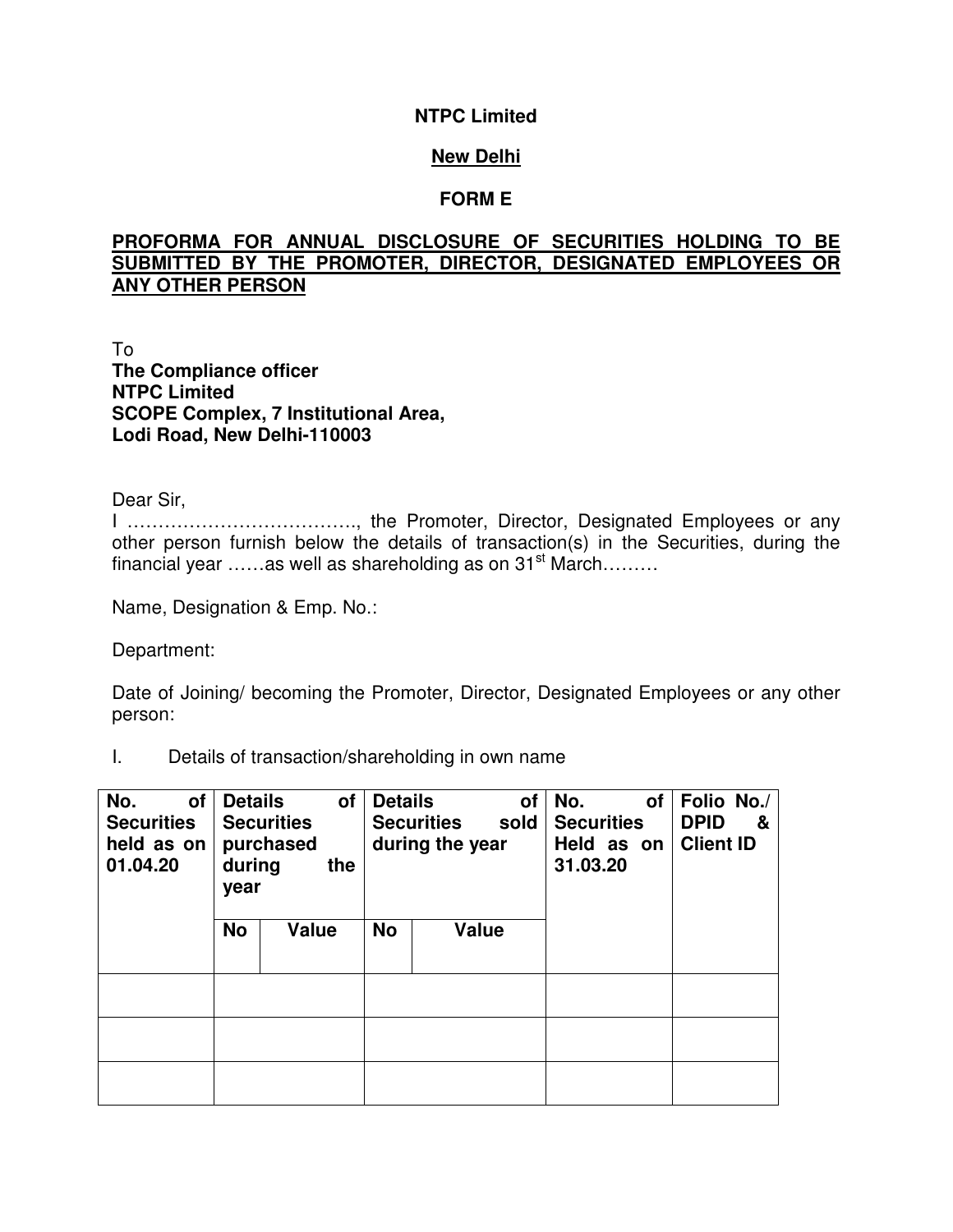# **II. Details of transaction/shareholdings of immediate relative**

| of<br><b>Name</b><br>the<br><b>Immediat</b><br>e Relative | Relatio<br>nship | No.<br><b>of</b><br><b>Securities</b><br>held as on<br>01.04.20 | year      | Details of<br><b>Securities</b><br>purchased<br>during the | sold<br>year | Details of<br><b>Securities</b><br>during the | No.<br><b>of</b><br><b>Securities</b><br>Held as on<br>31.03.20 | Folio No./<br><b>DPID</b><br>&<br><b>Client ID</b> |
|-----------------------------------------------------------|------------------|-----------------------------------------------------------------|-----------|------------------------------------------------------------|--------------|-----------------------------------------------|-----------------------------------------------------------------|----------------------------------------------------|
|                                                           |                  |                                                                 | <b>No</b> | Value                                                      | <b>No</b>    | Valu<br>е                                     |                                                                 |                                                    |
|                                                           |                  |                                                                 |           |                                                            |              |                                               |                                                                 |                                                    |
|                                                           |                  |                                                                 |           |                                                            |              |                                               |                                                                 |                                                    |
|                                                           |                  |                                                                 |           |                                                            |              |                                               |                                                                 |                                                    |

1. I declare that I have complied with the requirement of minimum holding period as specified under Clause 3.4.3 of the CODE.

Signature

Date: Place: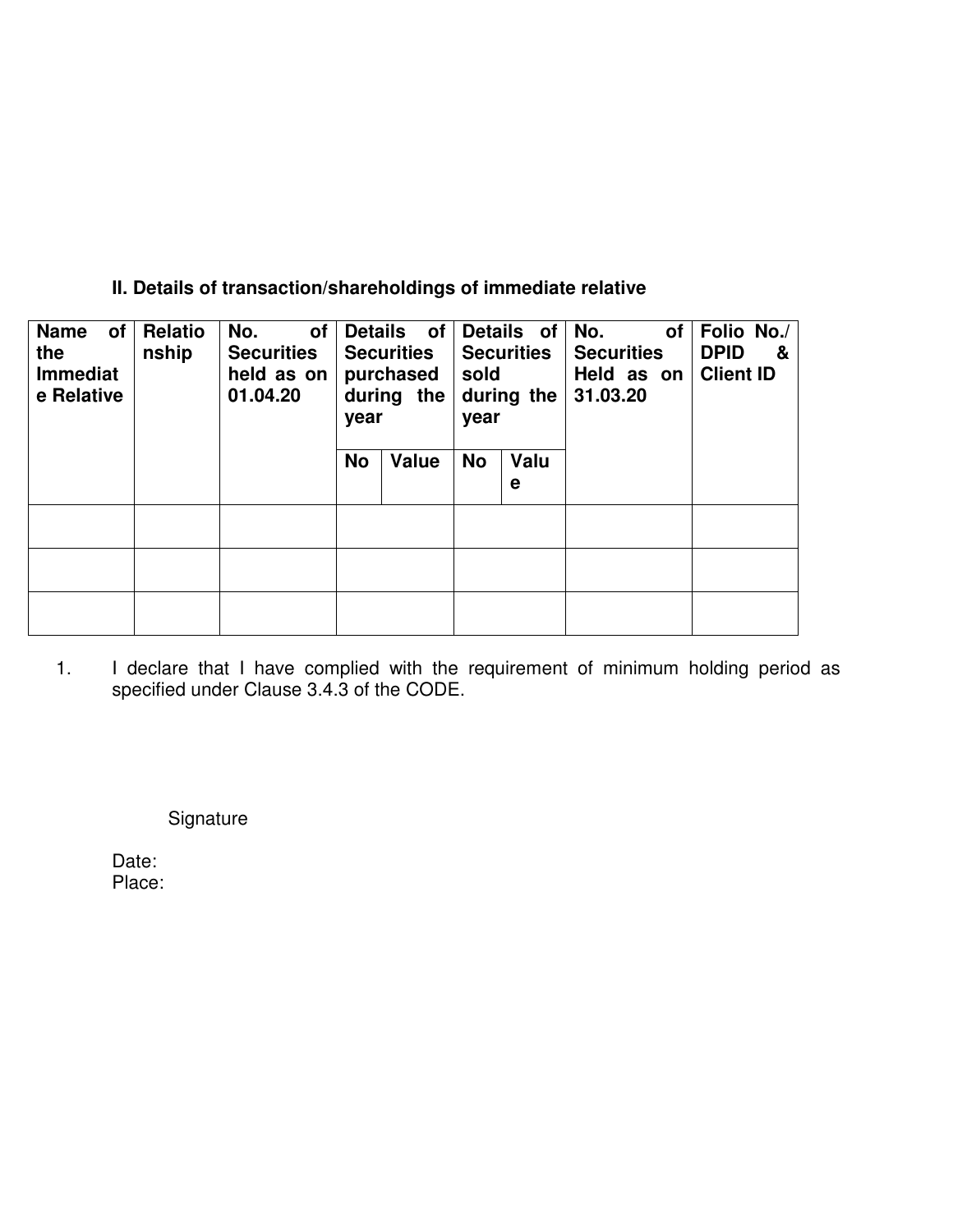# **NTPC Limited**

# **New Delhi**

### **REG-I**

# **REGISTER OF APPROVAL OF TRADING PLAN IN SECURITIES AND NOTIFICATION TO STOCK EXCHNAGES**

| S.<br>No | <b>NAME</b> | <b>DESIGNATION</b> | <b>DEPARTMENT</b> | DATE & TIME OF<br><b>RECEIPT OF</b><br><b>TRADING PLAN</b><br>APPLICATION | NATURE OF<br><b>TRANSACTION</b> | <b>ESTIMATED</b><br><b>NUMBER OF</b><br><b>SECURITIES</b><br><b>INDICATED IN</b><br><b>THE</b><br><b>APPLICATION</b> |
|----------|-------------|--------------------|-------------------|---------------------------------------------------------------------------|---------------------------------|----------------------------------------------------------------------------------------------------------------------|
|          |             |                    |                   |                                                                           |                                 |                                                                                                                      |
|          |             |                    |                   |                                                                           |                                 |                                                                                                                      |

| <b>ESTIMATED</b><br><b>CONSIDERATION</b><br><b>VALUE</b><br><b>INDICATED IN</b><br><b>THE</b><br><b>APPLICATION</b> | NAME OF THE<br><b>IMMEDIATE</b><br>RELATIVE<br>IF THE<br><b>TRANSACTION</b><br>IS IN THE<br>NAME OF THE<br><b>IMMEDIATE</b><br>RELATIVE | DATE OF<br><b>COMMUNICATION</b><br>THE.<br>OF.<br>APPROVAL BY<br>THE COMPLIANCE.<br><b>OFFICER</b> | <b>REASONS</b><br>FOR NON<br>APPROVAL.<br>IF NOT<br>CLEARED | <b>NUMBER</b><br>OF<br><b>SECURITIES</b><br><b>ACTUALLY</b><br>TRADED | <b>DATE</b><br>OF.<br><b>NOTIFICATION</b><br><b>STOCK</b><br>TO<br><b>EXCHANGES</b> | <b>REMARKS</b> |
|---------------------------------------------------------------------------------------------------------------------|-----------------------------------------------------------------------------------------------------------------------------------------|----------------------------------------------------------------------------------------------------|-------------------------------------------------------------|-----------------------------------------------------------------------|-------------------------------------------------------------------------------------|----------------|
| 8                                                                                                                   | 9                                                                                                                                       | 10                                                                                                 | 11                                                          | 12                                                                    | 13                                                                                  | 14             |
|                                                                                                                     |                                                                                                                                         |                                                                                                    |                                                             |                                                                       |                                                                                     |                |
|                                                                                                                     |                                                                                                                                         |                                                                                                    |                                                             |                                                                       |                                                                                     |                |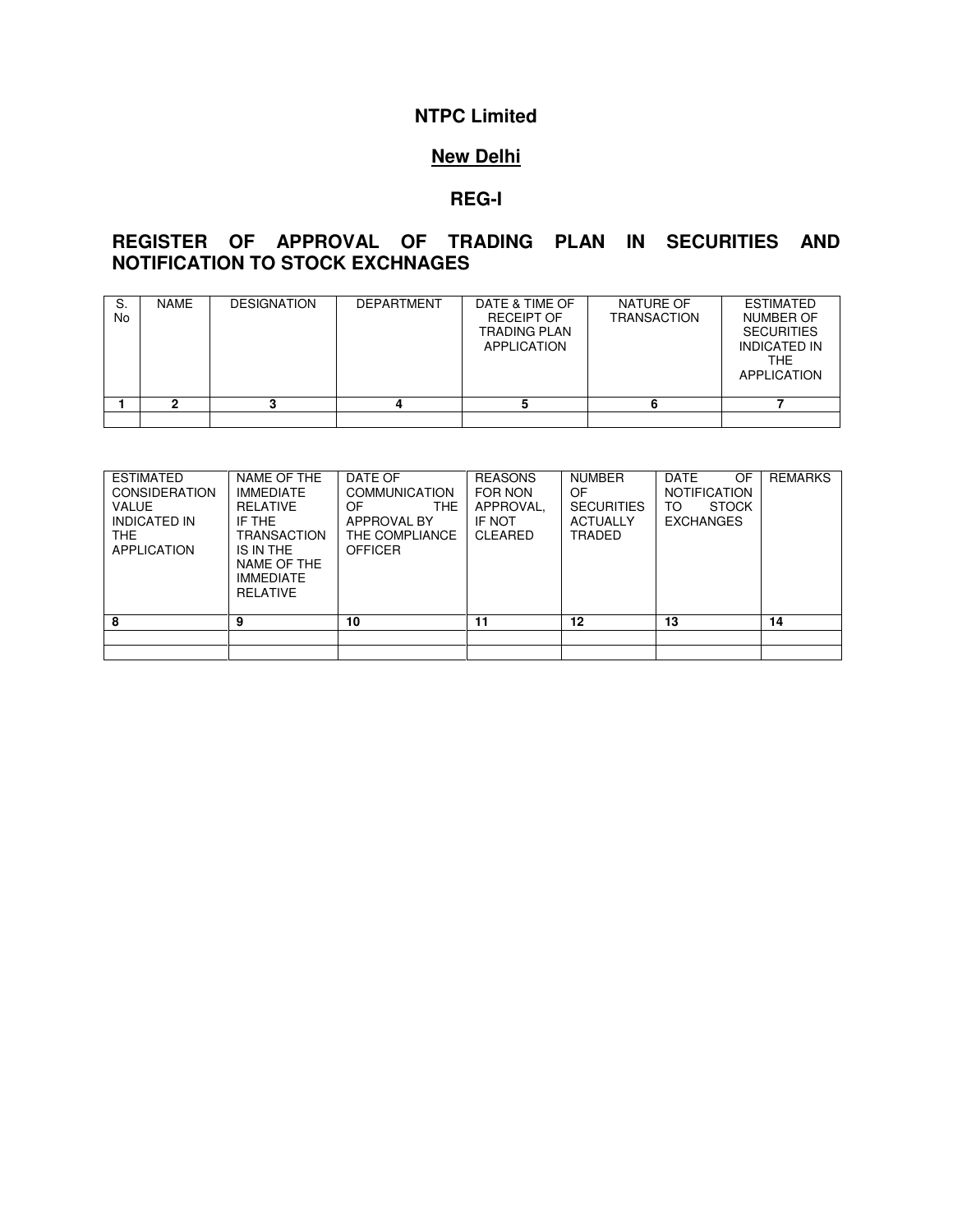# **REG-II**

# **REGISTER OF PERIODS OF CLOSER OF TRADING WINDOW**

| S.<br>No. | <b>DATE OF</b><br><b>NOTIFYING</b><br><b>CLOSER OF</b><br><b>TRADING</b><br><b>WINDOW, IF</b><br><b>ANY</b> | <b>START</b><br><b>DATE OF</b><br><b>CLOSER</b><br><b>OF</b><br><b>TRADING</b><br><b>WINDOW</b> | <b>DATE OF</b><br><b>OPENING</b><br><b>OF</b><br><b>TRADING</b><br><b>WINDOW</b> | <b>PURPOSE</b><br><b>FOR</b><br><b>WHICH</b><br><b>TRADING</b><br><b>WINDOW</b><br><b>CLOSED</b> | <b>REMARKS</b> |
|-----------|-------------------------------------------------------------------------------------------------------------|-------------------------------------------------------------------------------------------------|----------------------------------------------------------------------------------|--------------------------------------------------------------------------------------------------|----------------|
|           |                                                                                                             |                                                                                                 |                                                                                  |                                                                                                  |                |
|           |                                                                                                             |                                                                                                 |                                                                                  |                                                                                                  |                |
|           |                                                                                                             |                                                                                                 |                                                                                  |                                                                                                  |                |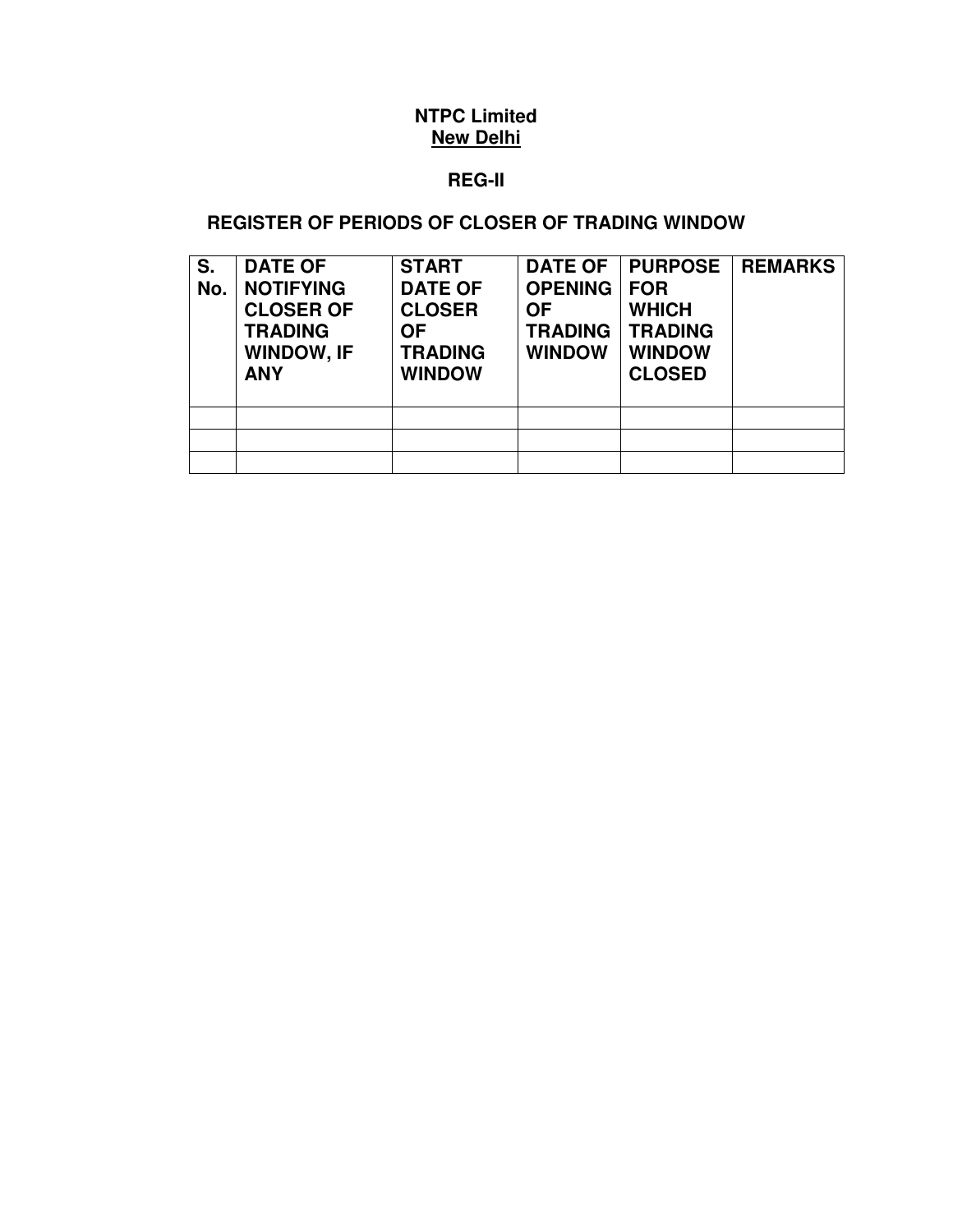#### **REG-III**

# **REGISTER OF PRE-CLEARANCE FOR TRADE IN SECURITIES**

| S.<br>N<br><sup>o</sup> | <b>NAME</b> | <b>DESIGNATION</b> | <b>DEPARTMENT</b> | DATE & TIME<br>OF RECEIPT<br>OF<br>PRE-<br><b>CLEARANCE</b><br><b>APPLICATION</b> | NATURE OF<br>TRANSACTION<br>(PURCHASE<br>OR SALE) | <b>ESTIMATED</b><br>NUMBER OF<br><b>SECURITIES</b><br><b>INDICATED</b><br>IN<br>THE.<br><b>APPLICATIO</b> |
|-------------------------|-------------|--------------------|-------------------|-----------------------------------------------------------------------------------|---------------------------------------------------|-----------------------------------------------------------------------------------------------------------|
|                         | 2           | າ                  |                   | 5                                                                                 | 6                                                 |                                                                                                           |
|                         |             |                    |                   |                                                                                   |                                                   |                                                                                                           |

| <b>ESTIMATED</b><br><b>CONSIDERATI</b><br><b>ON VALUE</b><br><b>INDICATED IN</b><br>THE.<br><b>APPLICATION</b> | <b>NAME</b><br><b>OF</b><br>THE.<br><b>IMMEDIATE</b><br><b>RELATIVE</b><br>IF THE<br><b>TRANSACTI</b><br>IS.<br>IN<br>ON.<br>THE.<br>NAME<br>OF<br>THE.<br><b>IMMEDIATE</b><br><b>RELATIVE</b> | DATE OF<br><b>COMMUNICATI</b><br><b>ON</b><br><b>OF</b><br>THE.<br>CLEARANCE<br>BY.<br>THE.<br><b>COMPLIANCE</b><br><b>OFFICER</b> | <b>REASONS</b><br>FOR NON<br><b>CLEARANC</b><br>E, IF NOT<br><b>CLEARED</b> | DATE OF<br><b>PLACEME</b><br>NT.<br><b>BEFORE</b><br><b>COMMITTE</b><br>Е | <b>NUMBER</b><br>OF.<br><b>SECURITI</b><br>ES.<br><b>ACTUALL</b><br>TRADED | <b>REMAR</b><br>KS |
|----------------------------------------------------------------------------------------------------------------|------------------------------------------------------------------------------------------------------------------------------------------------------------------------------------------------|------------------------------------------------------------------------------------------------------------------------------------|-----------------------------------------------------------------------------|---------------------------------------------------------------------------|----------------------------------------------------------------------------|--------------------|
| 8                                                                                                              | 9                                                                                                                                                                                              | 10                                                                                                                                 | 11                                                                          | 12                                                                        | 13                                                                         | 14                 |
|                                                                                                                |                                                                                                                                                                                                |                                                                                                                                    |                                                                             |                                                                           |                                                                            |                    |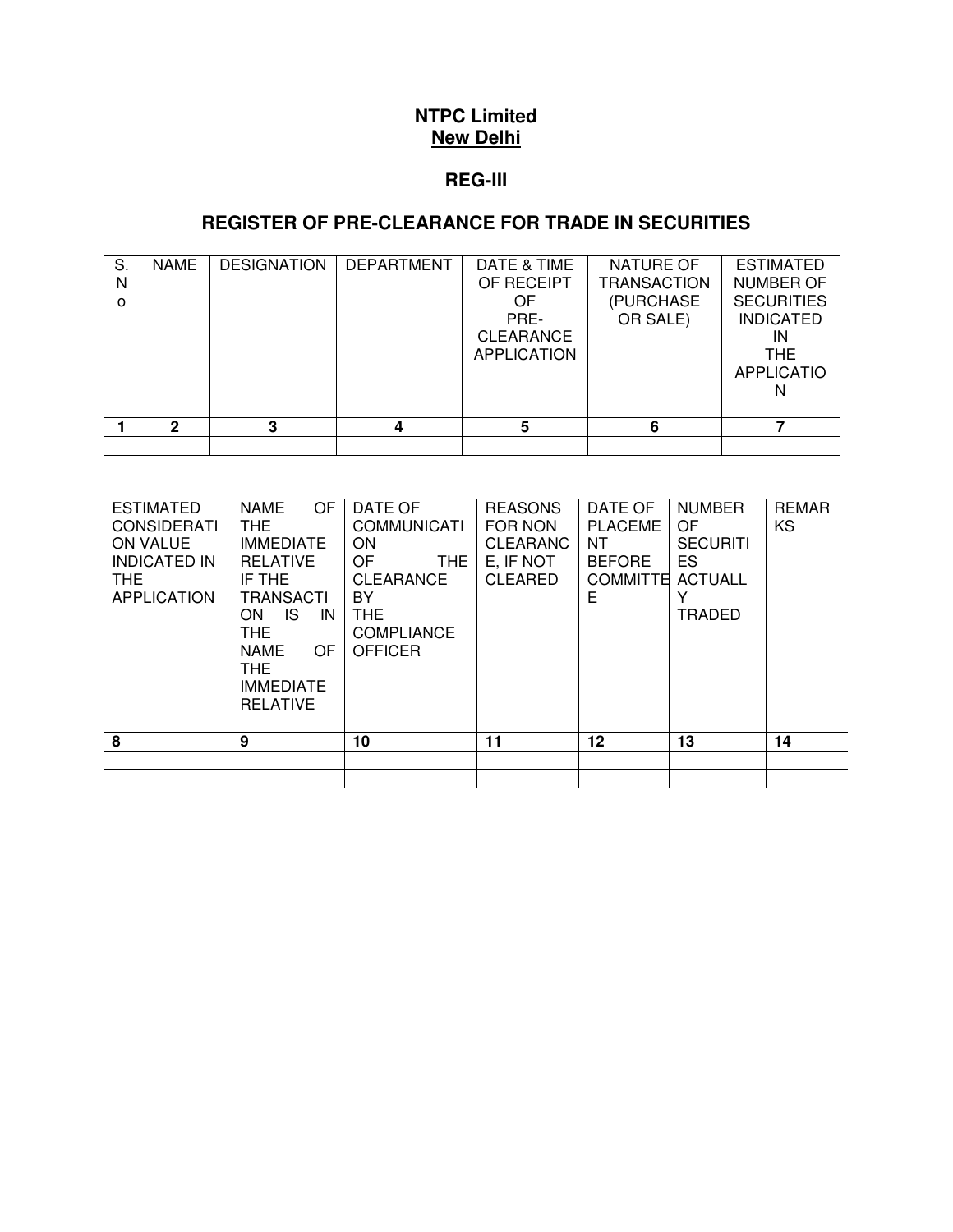#### **REG-IV**

### **REGISTER OF DISCLOSURE OF SHAREHOLDING BY PROMOTER, DIRECTOR, DESIGNATED EMPLOYEES OR ANY OTHER PERSON**

Name, Designation & Emp. No.:

Department: PAN No:

Date of Joining/ becoming the Promoter, Director, Designated Employees or any other person:

| <b>INITIAL DISCLOSURE</b>                                 |                                       |                                      |                                      |                                                                                                                                                                        |
|-----------------------------------------------------------|---------------------------------------|--------------------------------------|--------------------------------------|------------------------------------------------------------------------------------------------------------------------------------------------------------------------|
| <b>DATE OF</b><br><b>RECEIPT OF</b><br><b>INFORMATION</b> | <b>NUMBER OF</b><br><b>SECURITIES</b> | <b>DATE OF</b><br><b>ACQUISITION</b> | <b>CONSIDERATION</b><br><b>VALUE</b> | NAME OF<br><b>THE</b><br><b>IMMEDIATE</b><br><b>RELATIVE IF</b><br><b>SECURITIES HELD</b><br>IN THE<br><b>OF</b><br><b>NAME</b><br><b>IMMEDIATE</b><br><b>RELATIVE</b> |
| 2                                                         | 3                                     | 4                                    | 5                                    | 6                                                                                                                                                                      |
|                                                           |                                       |                                      |                                      |                                                                                                                                                                        |

|                                            | <b>CHANGE IN HOLDING</b><br><b>DATE OF</b><br><b>RECEIPT OF</b><br><b>INFORMATION</b> | <b>NUMBER</b><br><b>OF</b><br><b>SECURITIES</b> | <b>DATE OF</b><br><b>TRANSACTION</b> | <b>NATURE OF</b><br><b>TRANSACTION</b><br>(PURCHASE<br><b>OR SALE)</b> | <b>CONSIDERATION</b><br><b>VALUE</b> | <b>OF</b><br><b>NAME</b><br><b>THE</b><br><b>IMMEDIATE</b><br><b>RELATIVE</b><br>IF<br><b>SECURITIES</b><br><b>HELD</b><br>IN<br><b>NAME</b><br><b>THE</b><br><b>OF</b><br><b>IMMEDIATE</b><br><b>RELATIVE</b> |
|--------------------------------------------|---------------------------------------------------------------------------------------|-------------------------------------------------|--------------------------------------|------------------------------------------------------------------------|--------------------------------------|----------------------------------------------------------------------------------------------------------------------------------------------------------------------------------------------------------------|
| 7<br>8<br>9<br>10<br>12 <sup>2</sup><br>11 |                                                                                       |                                                 |                                      |                                                                        |                                      |                                                                                                                                                                                                                |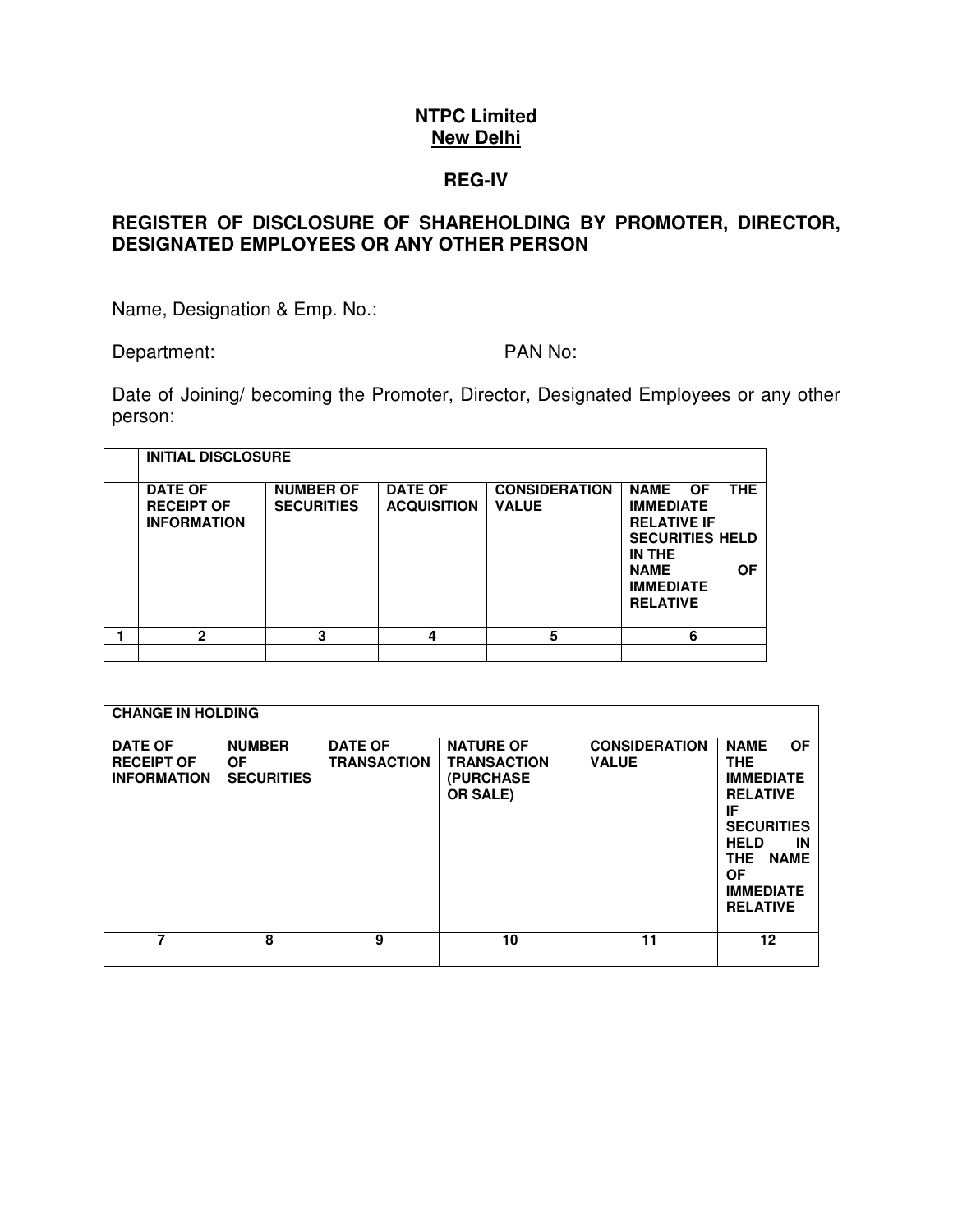|                                                                     | <b>REMARKS</b>                                  |                                  |                                                                                                                                                                       |    |
|---------------------------------------------------------------------|-------------------------------------------------|----------------------------------|-----------------------------------------------------------------------------------------------------------------------------------------------------------------------|----|
| <b>OF</b><br><b>DATE</b><br><b>RECEIPT OF</b><br><b>INFORMATION</b> | <b>NUMBER</b><br><b>OF</b><br><b>SECURITIES</b> | <b>AGGREGATE</b><br><b>VALUE</b> | NAME OF THE<br><b>IMMEDIATE</b><br>IF<br><b>RELATIVE</b><br><b>SECURITIES</b><br><b>HELD</b><br>ΙN<br>THE<br>ΟF<br><b>NAME</b><br><b>IMMEDIATE</b><br><b>RELATIVE</b> |    |
| 13                                                                  | 14                                              | 15                               | 16                                                                                                                                                                    | 17 |